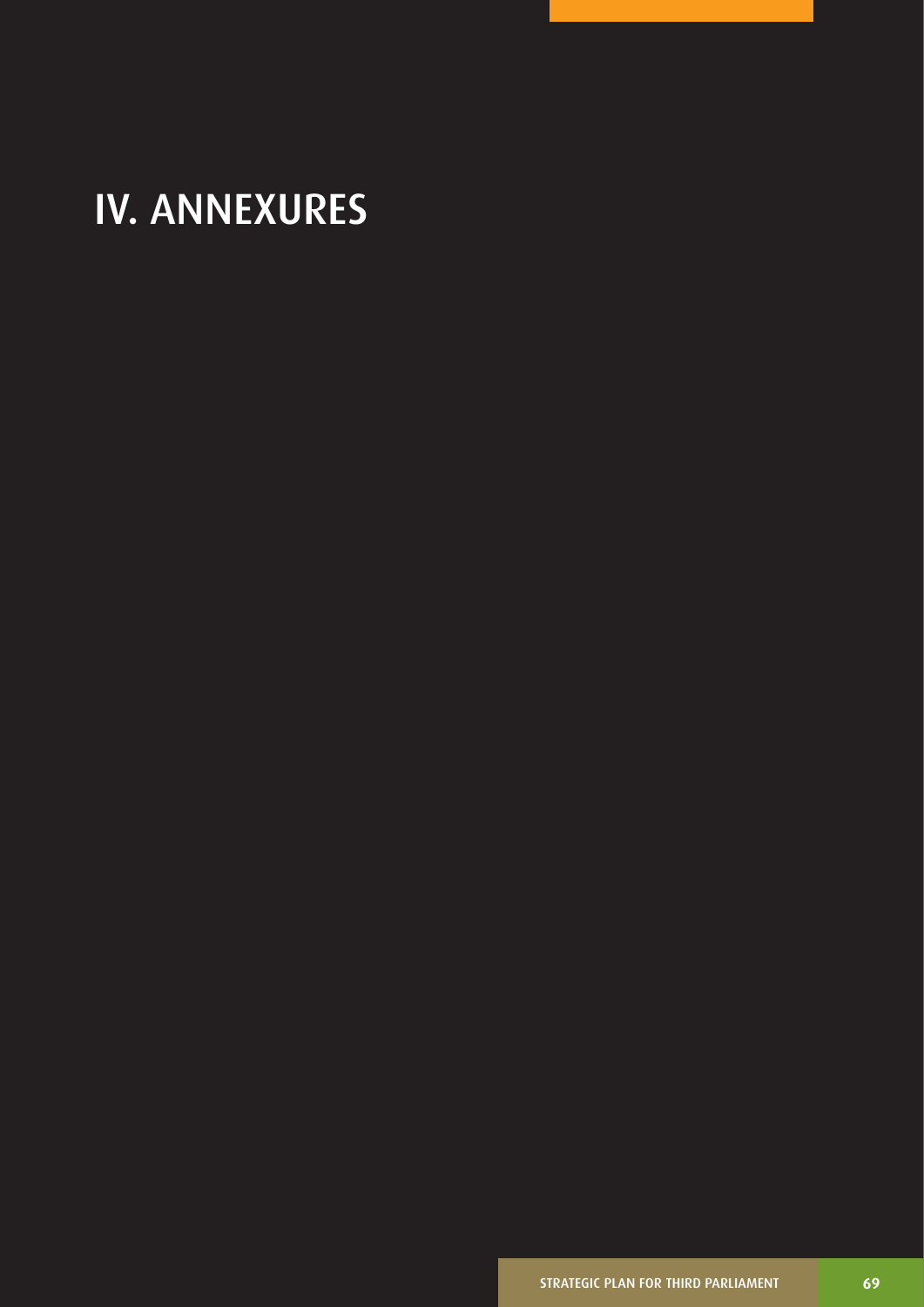## IV. ANNEXURES

## **4.1 PROJECTS**

The Strategic Objectives are further divided into 64 strategic projects spread across the five-year term of the third Parliament. These projects are illustrated in the diagram on page 40. Since 2004 Parliament has successfully implemented 33 projects, 16 are currently managed at different stages of the project cycle (initiation, planning, execution or closure) and 15 projects are still to be initiated.

## **4.1.a. Completed Projects**

The following strategic projects have been completed:

4.1.a.i Build a quality process of scrutinizing and overseeing government's action

#### 1. Constitutional Landscaping

TThe Ad Hoc Joint Subcommittee on Oversight and Accountability recommended that Parliament, through the Joint Rules Committee, compile a document landscaping the constitutional provisions dealing with the interrelated themes of oversight, accountability, transparency and responsiveness, and outlining international trends. The subcommittee further recommended that following the tabling of the abovementioned document, debates, workshops and discussions should be programmed and organised within Parliament, first amongst Members

themselves, and then later on expanded to include other stakeholders with the objective to develop a broad understanding of the oversight role and functions of Parliament within our constitutional democracy.

The document builds on the view of the subcommittee that oversight is not only the responsibility of the National Assembly based on section 55(2) as an "obligatory minimum standard". Instead, oversight should be established on a broad approach based on the underlying values of the Constitution with the idea of building a strongly entrenched democratic culture operating within the ambit of these underlying values and spirit of the Constitution whilst taking cognisance of the vision of Parliament.

The Constitutional Landscape aims to provide a perspective on provisions of the Constitution that are cited as the constitutional provisions relating to the interrelated themes of oversight, accountability, transparency and responsiveness. The central argument of this paper is that Parliament must maintain oversight with reference to the Preamble and the Founding Provisions of the Constitution, including democratic values, social justice and human rights. This paper has been utilised in the development of the oversight model.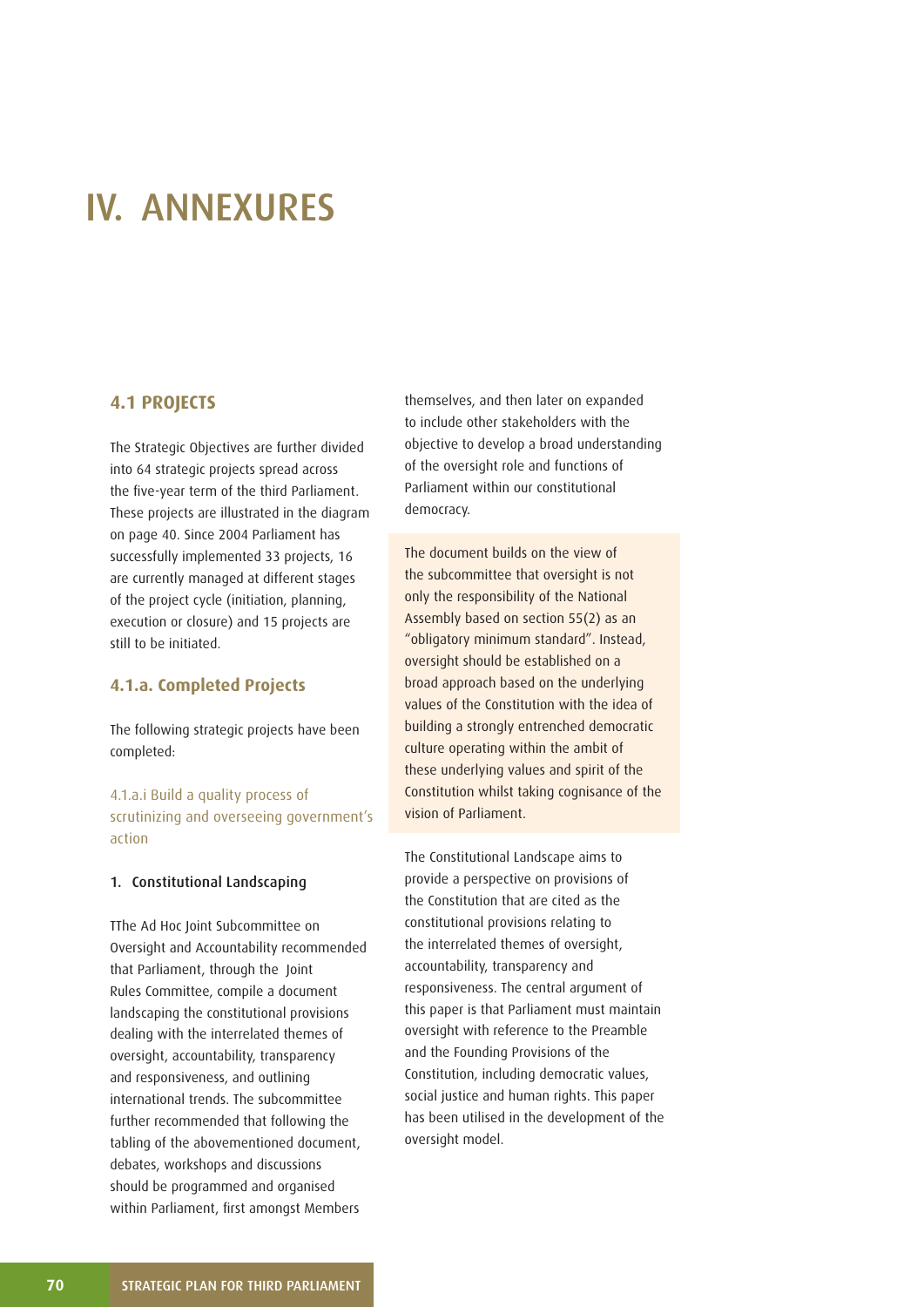## 2. Constitutional Negotiators and Institutions Supporting Democracy (ISD) Interviews on Oversight

One of the Joint Rules Committee resolutions was the need for the development of an understanding of oversight. This objective was to be attained through interviews with constitutional negotiators and ISDs. The report in relation to this project has been completed. The report presents the findings that emerged from a survey of the views of constitutional negotiators and ISD regarding issues surrounding oversight and accountability. The survey was conducted through the use of a questionnaire, which was responded to in written form or through interviews. Inputs received from these constitutional negotiators and ISDs have been utilised in the development of the oversight model.

#### 3. Audit of public-funded institutions

The need for Parliament to pay greater attention to overseeing and holding constitutional, statutory and executive bodies accountable for the implementation of legislation was identified. This project conducted research to identify all public-funded institutions accountable to Parliament due to constitutional or legislative requirements. A total of 750 institutions were identified which are functioning at the national, provincial and local spheres of government. Parliament is in the process of determining their lines of accountability to Parliament.

The research explored how parliamentary oversight could be linked with organs of state. The rationale for this approach was intended to discern how lines of accountability are arranged across the

three spheres of government, and how this accountability chain impacts on organs of state exercising public powers and performing public functions. It also attempted to situate the practicalities of performing oversight in the context of a web of constitutional provisions coupled with evolving intergovernmental statutes.

## 4. Development of the Parliamentary Oversight Model completed

The Oversight Model captures the result of the Task Team's efforts and starts off by first sketching constitutional precepts guiding the vision and mission of Parliament and requirement for mechanisms on oversight. Furthermore the mandate of Parliament as exercised jointly, as well as separately by the National Assembly (NA) and National Council of Provinces (NCOP) is explored. Specific emphasis is given to the role of Parliament in relation to oversight and accountability as mandated by the Constitution and its powers and functions. The concepts of oversight and acccountability are elaborated on with the view to enhancing the notion "oversight", specifically in line with Parliament's strategic objective to ensure that it remains a people's Parliament.

Current institutional mechanisms and tools for oversight are revisited with recommendations for enhancement and new mechanisms being proposed. In light of the Task Team's findings after interaction with various bodies and organisations, the document also proposes a more co-ordinated approach to dealing with substantive and transversal issues captured in reports of public bodies, institutions, committees and delegations representing Parliament.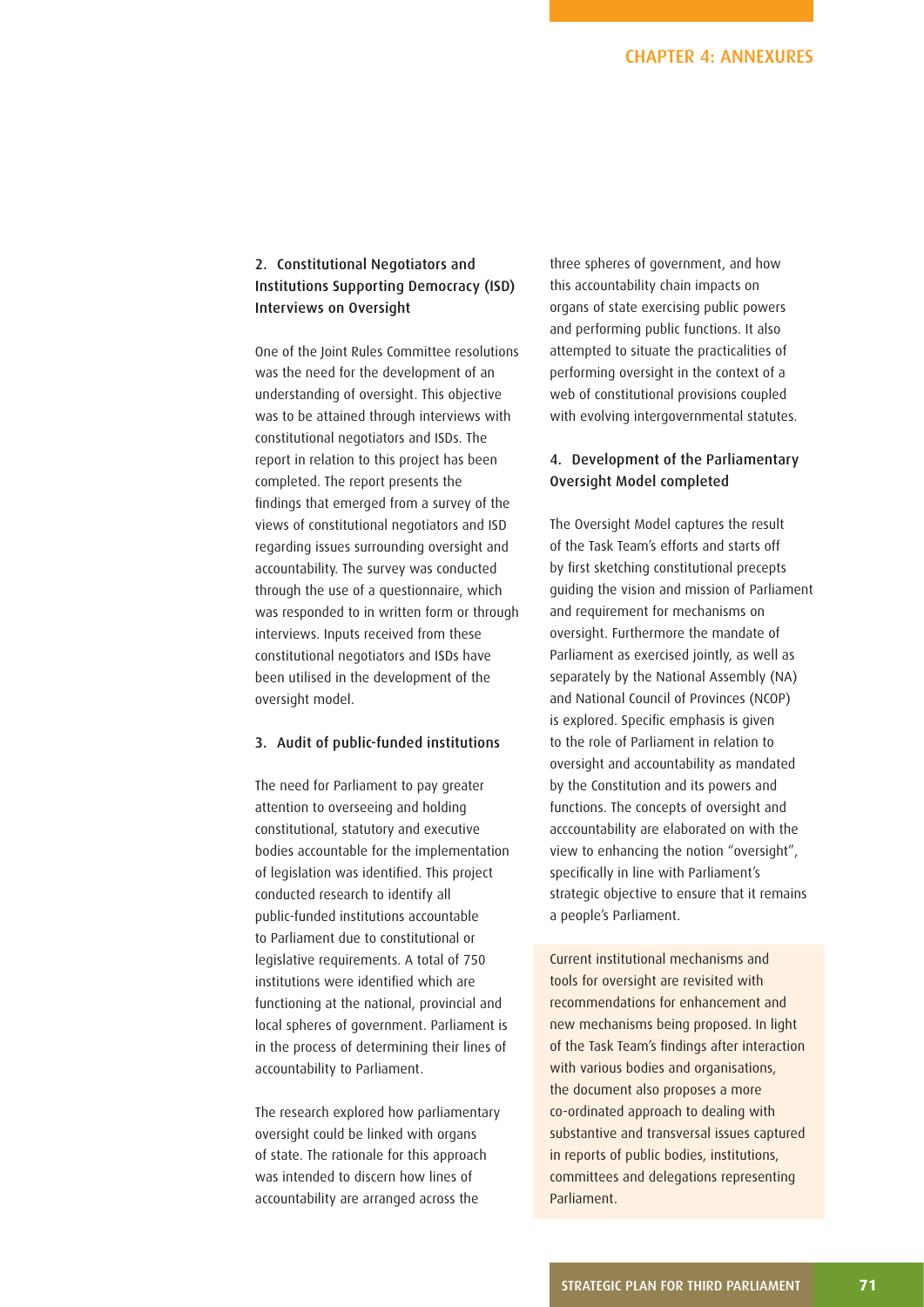The development of traditional mediums for deliberation, engagement and debates on broader and complex issues provides a refreshing alternative to the Westminister system. New institutional structures proposed include the Joint Parliamentary Oversight and Government Assurance Committee and Oversight Advisory Section. A proposed public participation model will be interlinked with the oversight model.

The oversight model strives to present a framework within which Parliament's oversight role can be structured without being prescriptive, so as to enhance Parliament's oversight capacity, as well as bring current practices in line with Parliament's strategic path. This oversight model will be a process that can enrich itself adapting to a situation that permeates from one Parliament to another. It is a model intended to give the broad framework for Parliament to conduct oversight on an annual basis with the integration of various instruments and tools of oversight within its five-year term.

The annual oversight cycle feeds into a longterm view of oversight in order to ensure effective oversight and sustainable delivery. It therefore provides a means through which Parliament can monitor government delivery in terms of longterm commitments, as well as on annual commitments, annual planning and performance assessments thus providing for continuity in Parliament's oversight activities from year to year. The model was finalised, presented to and adopted by the Joint Rules Committee in March 2008.

#### 5. Best Practice on Oversight

The Best Practice Guide derives its mandate from the Joint Rules Committee. The Task Team on oversight and Accountability is in the process of finalising the Best Practice Guide for Committees as the Oversight Model has been adopted. It purports to capture in a single document, for ease of reference, both new ideas on oversight as well as those already contained in different parliamentary documents prepared over the past decade.

The need was identified for the Best Practice Guide to address key procedural components of best practice identified within committees. It recognises that flexibility has to be obtained in the preparation of committee programmes for oversight, as many exigencies arise from time to time and have to be immediately accommodated. It will become a practical institutional tool to improve the effectiveness of committees. The Best Practice Guide is being developed to take cognisance of the Oversight Model.

## 6. Develop Legislative Framework for Oversight

In terms of Section 77(3) an Act of Parliament must provide for a procedure to amend money Bills before Parliament. The mandate from the Joint Rules Committee to the Task Team was that the Task Team develops draft legislation incorporating a procedure to amend money Bills. The draft legislation has been finalised and has been presented for consideration to the Joint Rules Committee and the Presiding Officers who will in due course refer the same to the relevant committee.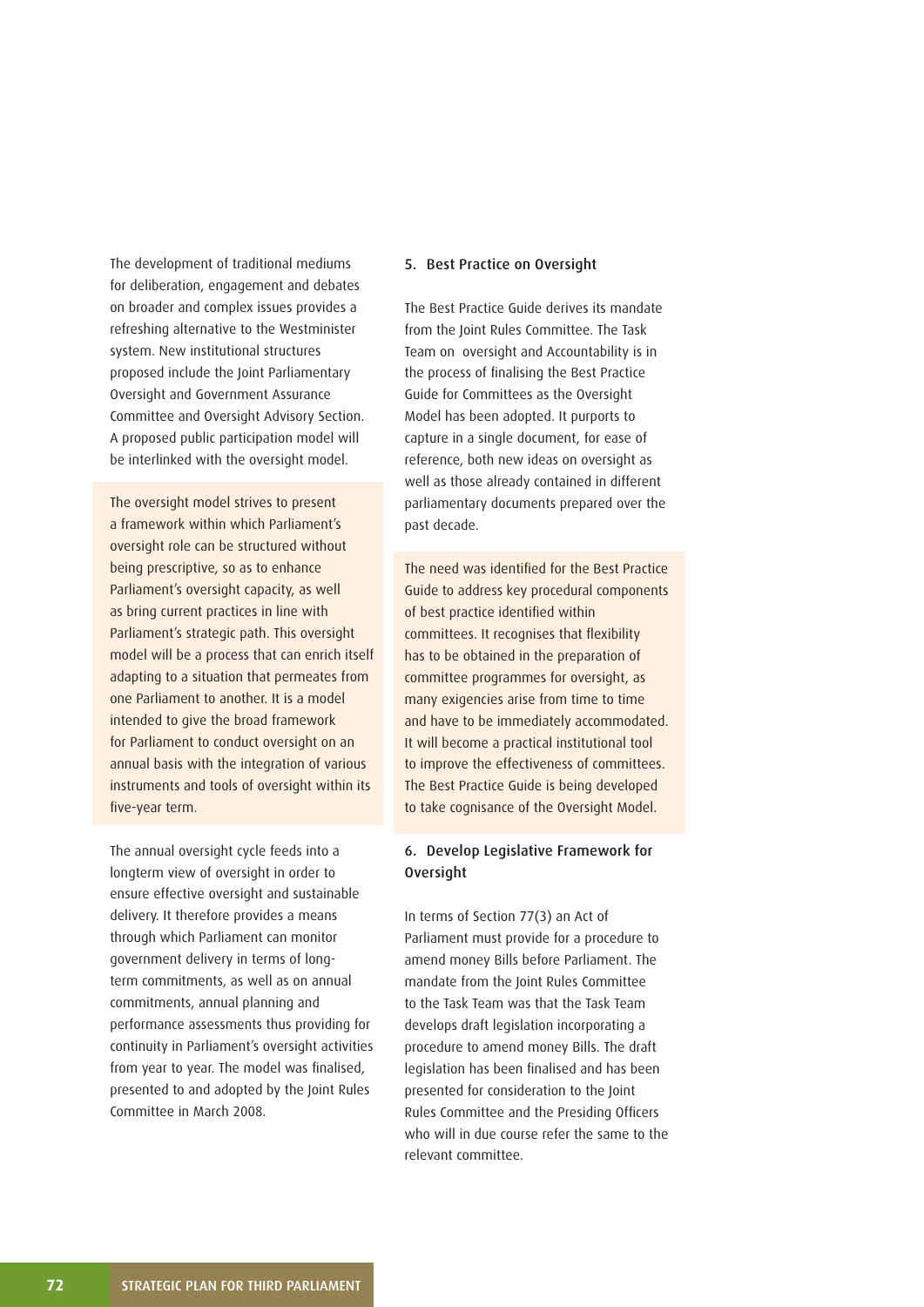## 7. Refurbish and upgrade committee rooms

This project was aimed at the refurbishment of existing committee rooms, and the identification and development of additional committee rooms across Parliament. The project refurbished 7 committee rooms and created 10 new committee rooms and two members' lounges.

## 8. Review of Chapter 9 and Associated Institutions

In 2005 the Cabinet Committee on Governance identified the need for an overall review of state institutions supporting constitutional democracy (also known as the Chapter 9 institutions in the Constitution).

In 2006 the National Assembly agreed to a motion to establish an ad hoc committee to review state institutions supporting constitutional democracy and the Public Service Commission. The committee also extended its review to the following associated institutions, namely the Independent Communications Authority of South Africa, the National Youth Commission, the Pan South African Language Board, and the Financial and Fiscal Commission. The committee focused broadly on the role and function of these institutions, their relationships with other bodies, institutional governance, their interaction with the public, and their financial and other resource matters. The committee interacted with the institutions and based on their responses to a questionnaire compiled its report. The committee also received written and oral submissions from individuals, civil society organisations, government departments

and ministries, and chairpersons of parliamentary committees, the results of which will be factored into the committee's report. The committee report is to be tabled with its findings and recommendations.

## 9. Implemented the Parliamentary Content Management System (PCMS)

The first phase of Parliament's Content Management System (PCMS) went live in May 2007. The functionalities implemented under this phase entail the following:

- a. Implementation of Electronic Document Management system with document routing capability and electronic signatures;
- b. Implementation of Electronic Records Management with a capability to manage Parliament's electronic file plan and records retention schedule;
- c. Establishment of Document Management Facility (DMF) which serves as a scanning bureau for all important institutional documentation; and,
- d. Electronic faxing solution.

The Electronic document management system has been implemented to all staff members in Parliament while other functionalities have been implemented only to relevant divisions.

The second phase entailed implementing automated workflows to the core business of Parliament. The workflows automated include the Legislation and Committee Processes and the Questions Process. The legislation process went live in Legislation & Proceedings (L & P) in January 2008. This process will be implemented in the Committee Section once training of staff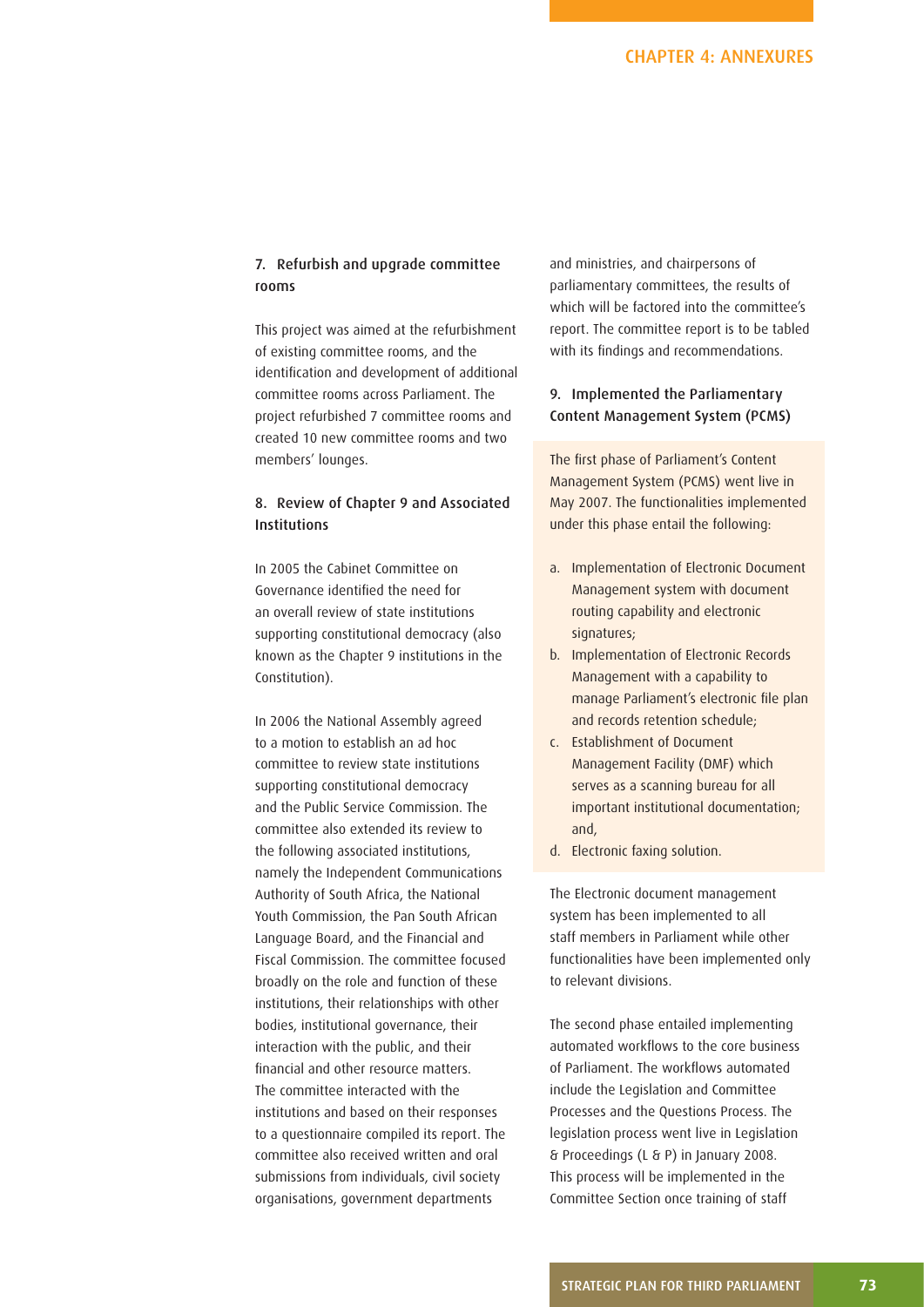in the section has been completed. The Questions Process also went live at the end of last year. However, there were a few problems experienced by users with regards to the use of the workflow. This has led to the review of the Questions Process with a view to making it more efficient. There will be continued focus with regards to ensuring that the system is adopted and institutionalised as a tool of trade in Parliament.

#### 10. Unified Communications Project

In order to fulfil the core objectives of Parliament successfully, members engage in the following activities away from their officies: study groups, committee work, plenaries, caucus meetings, public participation meetings, constituency work and international participation. Members of Parliament also spend their time divided between their constituencies and Cape Town, and their international participation activities often result in international travel. The nature of the activities mentioned above decreases the time that Members of Parliament are able to work from their offices.

Unified Communications provides members with a single mobile communication tool that integrates all communications to one device: a pocket PC or a Personal Digital Assistant (PDA) with cell phone capabilities. The system avoids the time and effort it takes in accessing messages from different communication tools such as e-mail, voice mail, fax and SMS. It also allows extensive mobile access to parliamentary information, calendaring and communications when not in the office.

The Unified Communications Project ran a pilot project during April 2007. Subsequently a survey was done amongst Members of Parliament that took part and the overwhelming answer was that this technology would provide major benefits to their work. A study was also done to assess what the impact on Parliament ICT infrastructure should be. Adjustments were implemented and final deployment took place during March 2008. More than 75% of all Members of Parliament responded to and are successfully set up on the mobile email and calendaring function. Future deployment of Voice over IP and Voice over Wifi technology to route landline calls to a pocket PC and to save costs are currently under consideration.

#### 11. Enhanced Capacity for Oversight

In order for Parliament to effectively conduct oversight, the institution requires increased research and analytical capacity for committees. The enhancing capacity for committees project was aimed at facilitating the rapid recruitment of specialised support capacity to committees over a period of three years.



Newly appointed researchers for Parliament.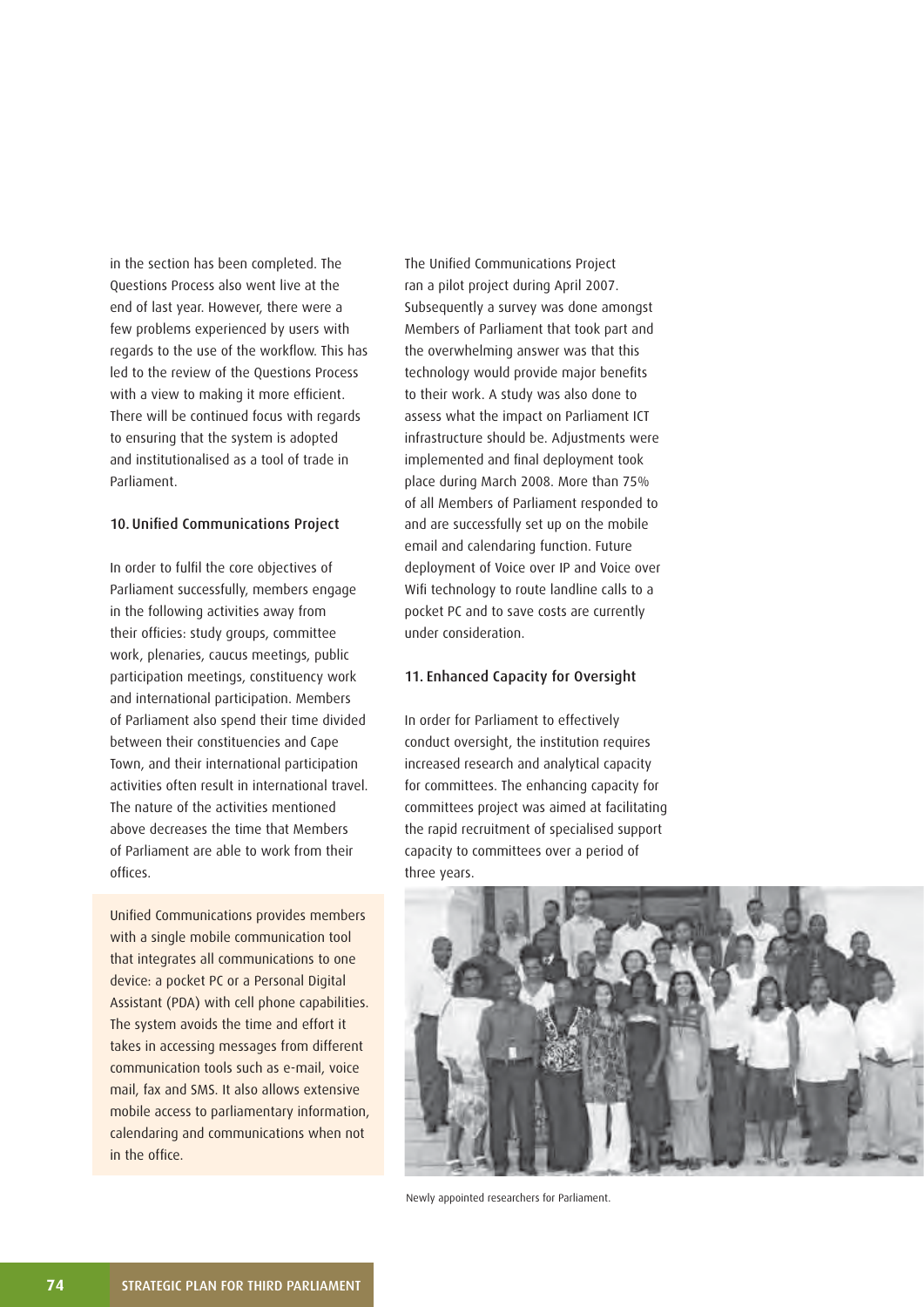Alongside recruitment, the project facilitated the provision of temporary office space and office equipment for the new staff complement of the Research Unit.

These support capacities are to provide Members of Parliament (Committee Chairpersons) and committees with substantive knowledge and specialised information to aid committees to shoulder their oversight mandate. Alongside the recruitment of the above resources, the project was mandated to facilitate provision of office space and equipment for each new staff member.

The project recruited 55 staff for the Research Unit (8 Senior Researchers, 29 new Researcher and 11 replacement Researcher positions, and 7 Admin Assistants) and 11 Content Advisors for the Committee Section. The remaining future recruitment of content advisors for committees will be handled by the normal processes of the Human Resources Section.

## 12. Established a training programme for members and staff in oversightrelated areas

Parliament has appointed a consortium of service providers to develop a curriculum for Members of Parliament to better equip them for the role of oversight. The project not only developed the curriculum but through a series of accredited courses, provides Parliament with a virtual university for the future development of parliamentary skills.

Four certificate courses were developed and accredited by Rhodes University, namely:

- Certificate in Information and Knowledge Management
- Certificate in Leadership Communication
- Certificate in Public and Parliamentary Leadership
- Certificate in Government and Business Policy Studies

All the above-mentioned courses were facilitated in 2006, 2007 and 2008. To date more than 150 Members of Parliament have registered and attended the courses: 59 members have completed the requirements of the course and were awarded certificates accredited at NQF level six (6) by Rhodes University. The last group estimated at 50 will be graduating in May or June 2008.

The project also designed the construction of hi-technology classrooms to facilitate learning during study school and tutorial sessions. Two classrooms able to accommodate 60 members in total were built. This includes a multi-purpose computer facility with 30 computers. Also built in the centre was a lounge for consultation between students and lecturers and offices for the programme management.

The Steering Committee is busy with the evaluation of the completed project with a view to implementing a similar project in the 4th Parliament.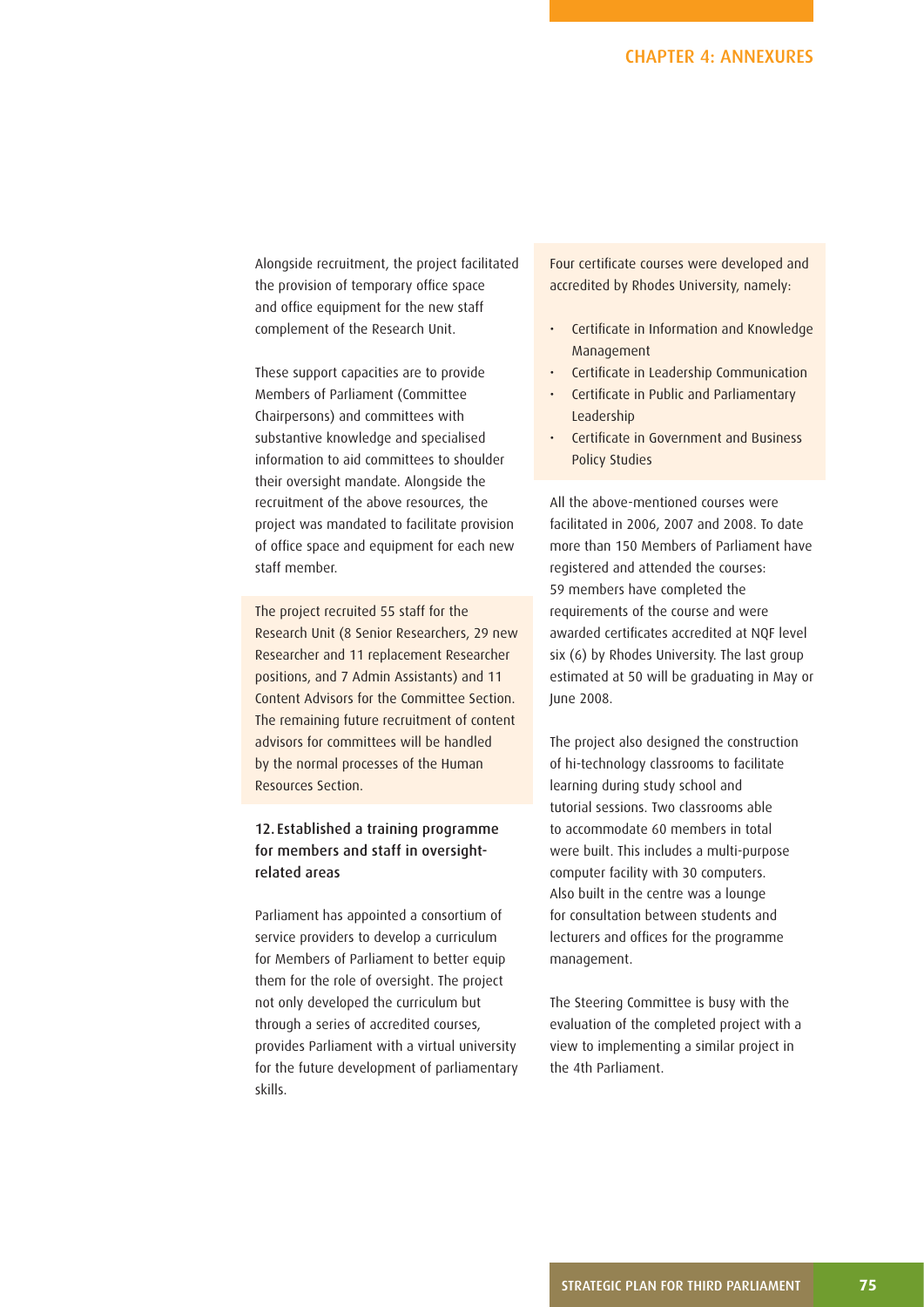4.1.a.ii Further build a people's Parliament that is responsive to the needs of all the people of South Africa

#### 13. Develop new parliamentary symbols

Parliament had been using the symbols that reflected the composition of the Union of South Africa. These symbols did not reflect the diversity, unity and values of the new democracy and as such in 1999, Parliament embarked on a process to change these symbols. The project was completed with the installation of the People's Mace in the National Assembly and the Black Rod in the National Council of Provinces.

## 14. Develop a new parliamentary image and position

This project introduced the new Parliamentary Emblem that promotes the vision, mission and values of Parliament to the people of South Africa. The emblem was developed through a nationwide public participation process that led to the selection of designers from across the country to develop an emblem that represents the people's Parliament. The emblem was unveiled at a Joint Sitting of Parliament on 27 March 2007. The project also developed the identity manual and organisational communications standards.

## 15. Pan-African Parliament Establishment

The Parliament of the Republic of South Africa played a vital and leadership role in the establishment of the Pan-African Parliament. This project was completed in 2004 when parliamentary resources were used to support the establishment of the Pan-African Parliament (PAP). Whilst the PAP is now operating independently with

its own structures and staffing, the Parliament of the Republic of South Africa continues to play a leadership role in the functioning of the PAP.

## 16. African Peer Review Mechanism (APRM) Assessment

The African Peer Review Mechanism (APRM) is a key accountability and self-assessment element of Africa's development project, the New Partnership for Africa's Development (Nepad). The APRM seeks to ensure that governance and national management conform to agreed political, economic and corporate governance values, codes and standards. It further aims to ensure that the mutually agreed objectives for socioeconomic development detailed in Nepad are achieved.

President Thabo Mbeki formally submitted South Africa to the peer review process on 28 September 2005. The self-assessment process is based on a questionnaire which is divided into four sections, i.e. Democracy and Good Political Governance; Economic Governance and Management; Corporate Governance; and Socioeconomic Development. Parliament used the themes identified in the questionnaire as quidelines to focus on the strategic issues to which Parliament could add value and formed a Joint Co-ordinating Committee, co-chaired by the Presiding Officers, and joint ad hoc committees along the lines of each of the sections of the questionnaire. The mandate of the joint ad hoc committees included, among other things, identifying key strategic issues necessitating a parliamentary response, facilitating public participation activities and drafting a parliamentary response under the thematic sections of the questionnaire.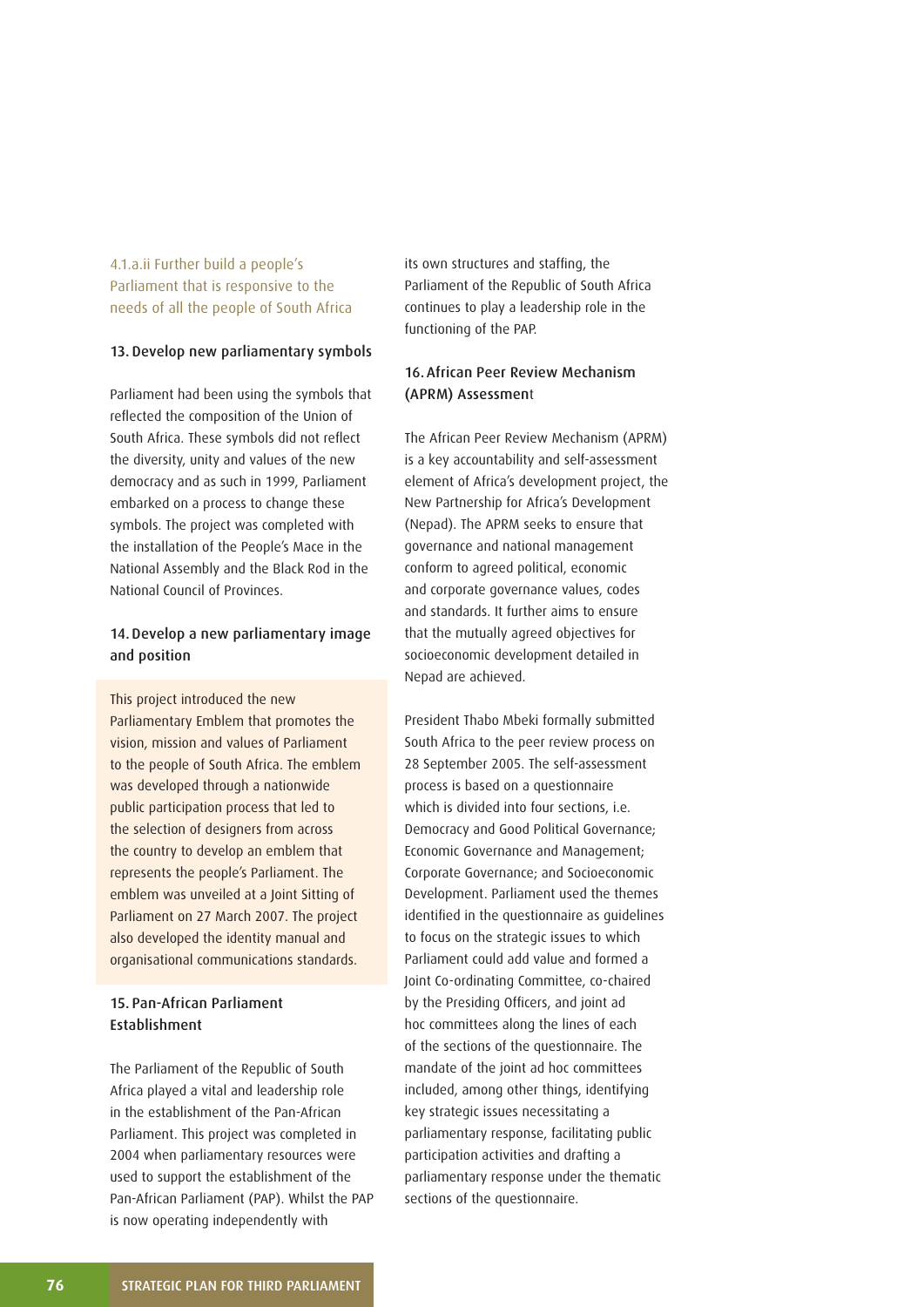After report-backs by the joint ad hoc committees, the Joint Co-ordinating Committee published its final report on 10 February 2006.

In engaging with the APRM process, it became evident that the role of Parliaments in this continental mechanism was not adequately elaborated. It is envisaged that the South African Parliament's process will contribute to independent participation of Parliaments in the peer review process, and thereby contribute significantly to strengthening of other Parliaments in Africa.

In the Report of the Joint Co-ordinating Committee on the African Peer Review Mechanism tabled in Parliament, the Presiding Officers proposed that Parliament embarks on a comprehensive self-assessment to be conducted by an independent panel. In this regard the report by the Panel for the Assessment of Parliament is due to be completed during mid 2008.



The new emblem was unveiled at a Joint Sitting of Parliament on 27 March 2007.

## 17. Parliament since 1994 – achievements and challenges

This project conducted a review of all the achievements and challenges of Parliament since 1994. The review was compiled in a publication launched in 2007. The publication covered the development of the democratic Parliament, procedural developments and parliamentary transformation since 1994.

## 18. Implemented video-conferencing system

This project is part of a national video conferencing project supported by the EU-Legislature Support Programme (EULSP), aimed at linking all nine provincial legislatures with the national legislature via video conferencing. The project is intended to provide members of Parliament with a virtual meeting facility that will enable a fast, practical and cost-effective means of communication.

The scope of work in Parliament includes the provision of video conferencing units, a main control unit/bridge and data connections to all nine provinces to the following parliamentary venues:

- S12 Committee Room, located on the Ground Floor of the NCOP Building;
- V454 Committee Room, located on the 4th floor of the Old Assembly building:
- E370 Main Control Room, located on the 3rd floor of the New Wing building.

The system was tested and commissioned in July 2007.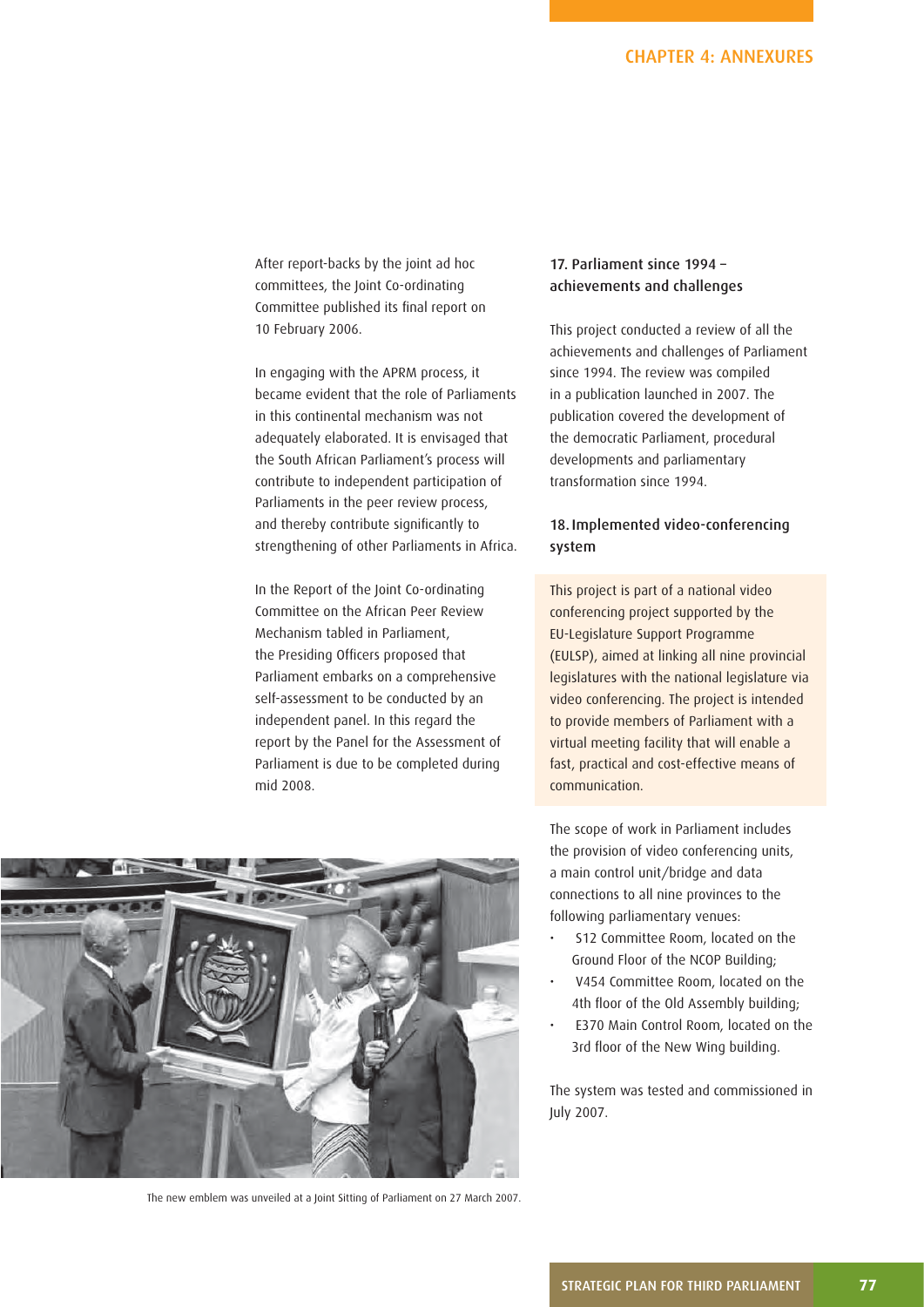#### 19. Parliamentary Website Project

The primary objective of this project was to build a new integrated, interactive and dynamic website in order to provide a two-way participative relationship between Parliament and the citizens of South Africa, Members of Parliament, relevant stakeholders, international governments and the media, using the web channel.

#### The new website:

- Enables greater public participation;
- Provides a holistic view of Parliament's business;
- Provides a singular view of parliamentary information to all stakeholders and customers;
- Established and maintained an Internet presence to inform the stakeholders (nationally and internationally) of legislation, oversight, public participation and international participation activities; and
- Provides an interactive and/or feedback facility for the public to engage with Parliament's public participation processes.

The design, development and deployment phases of the project were completed in November 2007 with the website going live on 8 February 2008.

## 20. 118th Inter-Parliamentary Union Assembly

Parliament hosted the 118th Inter-Parliamentary Union Assembly from 10-18 April 2008. The theme of the Assembly was pushing back the frontiers of poverty. The Assembly was attended by 1,467 delegates from 130 countries which included 700

members of national parliaments, 51 presiding officers, 42 deputy presiding officers and 196 women MPs.

The Assembly discussed the issues of:

- Political, economic and social situation in the world with special emphasis on pushing back the frontiers of poverty
- The role of parliaments in striking a balance between national security, human security and individual freedoms, and in averting the threat to democracy
- Parliamentary oversight of state policies on foreign aid
- Migrant workers, people trafficking, xenophobia and human rights

## 4.1.a.iii Build an effective and efficient institution

#### 21. Improve institutional governance

This project was completed with the adoption by the Joint Rules Committee of the new governance model of Parliament, which provides structures for the effective and efficient management of the institution. The Parliamentary Oversight Authority was created under this new model to consider administrative issues affecting the institution, thus freeing the Joint Rules Committee to focus on political responsibilities.

## 22. Enterprise Resource Planning (ERP)

Parliament implemented a new ERP solution for Finance, Human Resources, Members' Travel and Procurement. In April 2006 the Oracle-based ERP system went live and provided Parliament with many efficiency features such as employee self-service for leave applications and electronic pay-slips.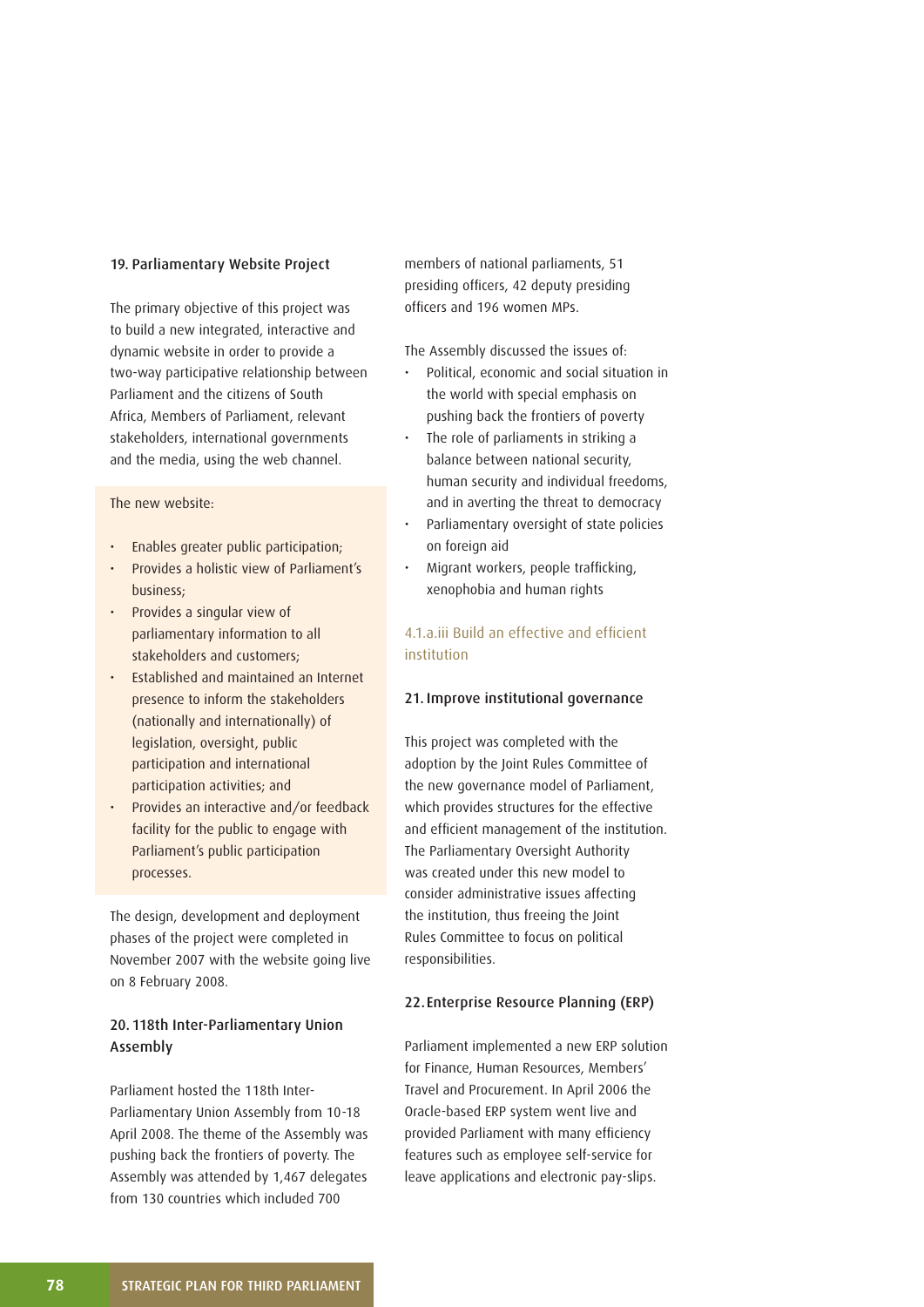## 23. National Assembly sound and voting system

In 2004 Parliament implemented a new sound and voting system for the NA chamber to improve the service quality of plenary sessions. The system provides the National Assembly chamber with better multimedia and broadcasting facilities, in addition to public address and members' attendance systems.

## 24. Implement a digital recording system

Parliament has implemented a digital recording system to enable the digital recording of proceedings in both Houses, thus reducing the turnaround time related to the distribution and production of parliamentary records (Hansard). This digital recording system contributes significantly to increase the speed of service delivery of the Reporting Unit of the Language Services Section.

#### 25. Upgrade of the IT network

This project, completed in 2004, provided Parliament with a new network backbone with sufficient speed and bandwidth for Parliament to operate future technology systems such as the ERP and Parliamentary Content Management System (PCMS). In addition the new network provides greater redundancy and a backup mirror site for the datacentre.

#### 26. Conduct a skills audit

The skills audit project was completed with the development of a competency model for the institution. This was subsequently used in the Competency Assessment Project.

#### 27. Competency Assessment Project

This project assessed the competencies of all senior parliamentary officials to determine the existing competencies against the future requirements of Parliament and their positions. The assessment allows Parliament to start developing individual skills development programmes to address the developmental gaps and evaluate the suitability of staff to fulfil their functions. 28. Team development programme

This project established a number of sporting codes, wellness programmes and other events to foster greater teamwork, development and co-operation. Parliament's wellness programme has now become an annual programme influencing the culture of the organisation as a caring organisation.

#### 29. Datacentre Infrastructure Project

This project implemented Parliament's server and storage infrastructure to cater for the growing demands due to increases in the staff numbers and content systems. The project provides the Parliamentary Content Management System with sufficient storage capacity to archive all the institution's information electronically.

## 30. Relocation to 90 Plein Street

This project, completed in early 2005, relocated over 400 parliamentary staff to new offices in 90 Plein Street where modern facilities and a better working environment were created.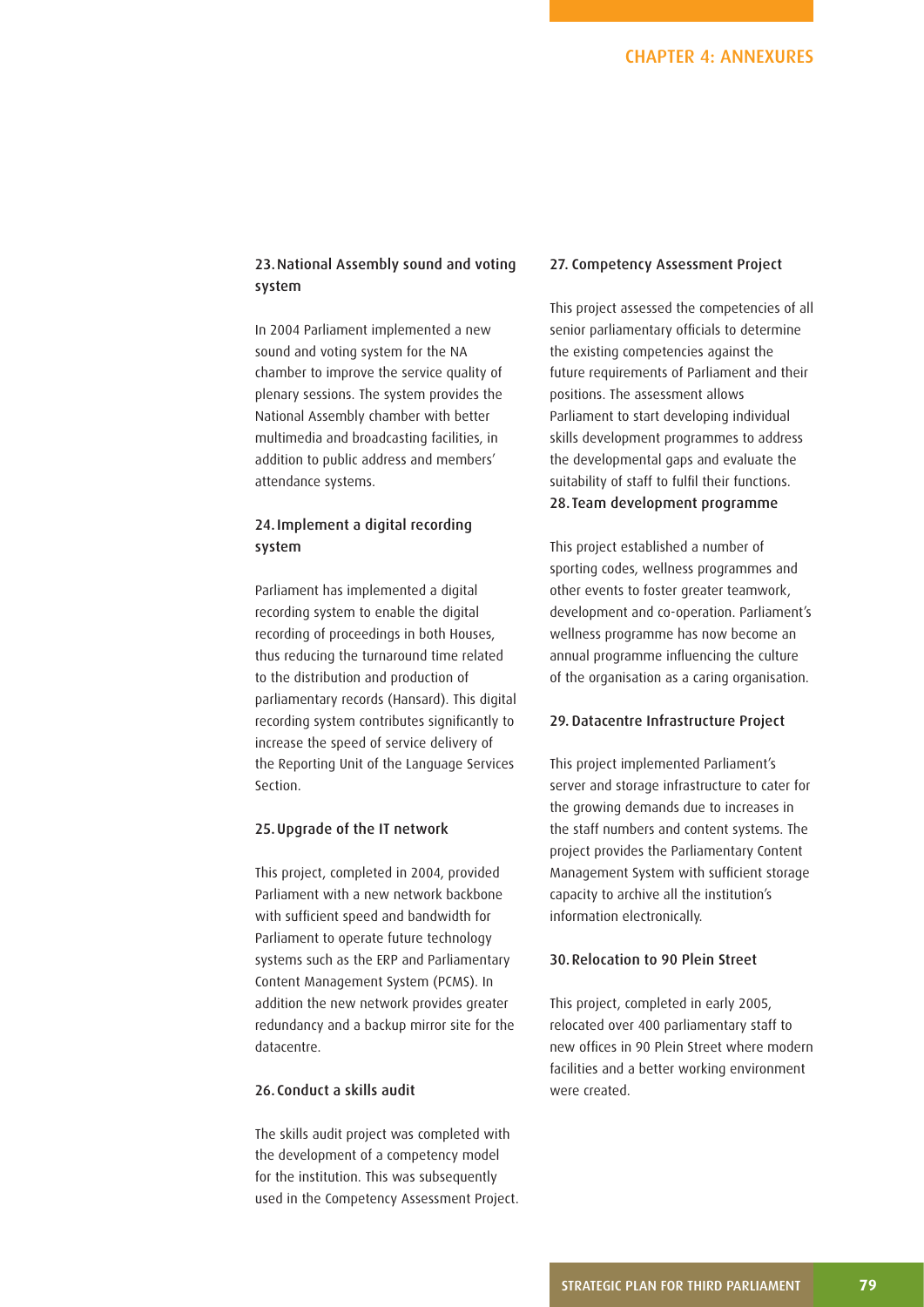## 31. Asset tracking and management system

The asset tracking and management system provided Parliament with a fixed asset register for the management of parliamentary assets. This includes the reevaluation of the parliamentary artworks. The evaluation of Parliament's fixed assets and artwork collection was completed in 2005.

## 32. Institutional administrative services restructuring (Finance, Human Resources, ICT and Procurement)

This project supported by the new Organisational Development Unit will develop and implement the required institutional restructuring in order to improve the effectiveness and efficiency of the Finance Management Office, the Human Resources Section, the ICT Section and the Procurement Unit.

The procurement section has successfully moved toward supply chain management with a name change and the appointment of additional staff. The section has also developed a draft supply chain management policy. The ICT section has also increased in capacity and now has a special project unit to support the implementation of the parliamentary Master Systems Plan. The Finance Management Office has also improved its capacity and efficiency in line with the processes of the new Parliamentary ERP System.

## 33. Parliamentary policy project

The project aims at realigning the policies of Parliament with the vision, mission and values of the organisation. The establishment of the Policy Management

Unit has helped the management, facilitation and implementation of this project.

The PMU in consultation with the Policy Advisory Forum and Organised Labour have reviewed all existing policies. The process of reviewing these policies began in February 2007 with the PMU holding review sessions with Divisions, Sections, Offices, Units and individual employees. The policies were also submitted to Legal Services for legal vetting. The following policies have been reviewed and are ready for approval:

- 1. Policy on Smoking
- 2. Policy on Travel, Accommodation and S&T
- 3. Policy on Acceptance of Gifts and **Benefits**
- 4. Policy on Performance Management
- 5. Policy on Employee Conduct
- 6. Policy on Leave of Absence
- 7. Policy on HIV & AIDS
- 8. Policy on Donor Funding
- 9. Policy on Cell Phones
- 10. Policy on Code of Ethics and Conduct for Managers and Designated Employees
- 11. Policy on Parliamentary Records
- 12. Policy on International Participation by Employees
- 13. Policy on Promotions
- 14. Policy on Career Management
- 15. Policy on Succession Planning
- 16. Policy on Learning and Development
- 17. Policy on Recruitment and Selection
- 18. Policy on Library Collection and Development
- 19. Policy on Sexual Harassment

As part of its ongoing duties the PMU continues to develop and update existing policies and draft new policies within the institution.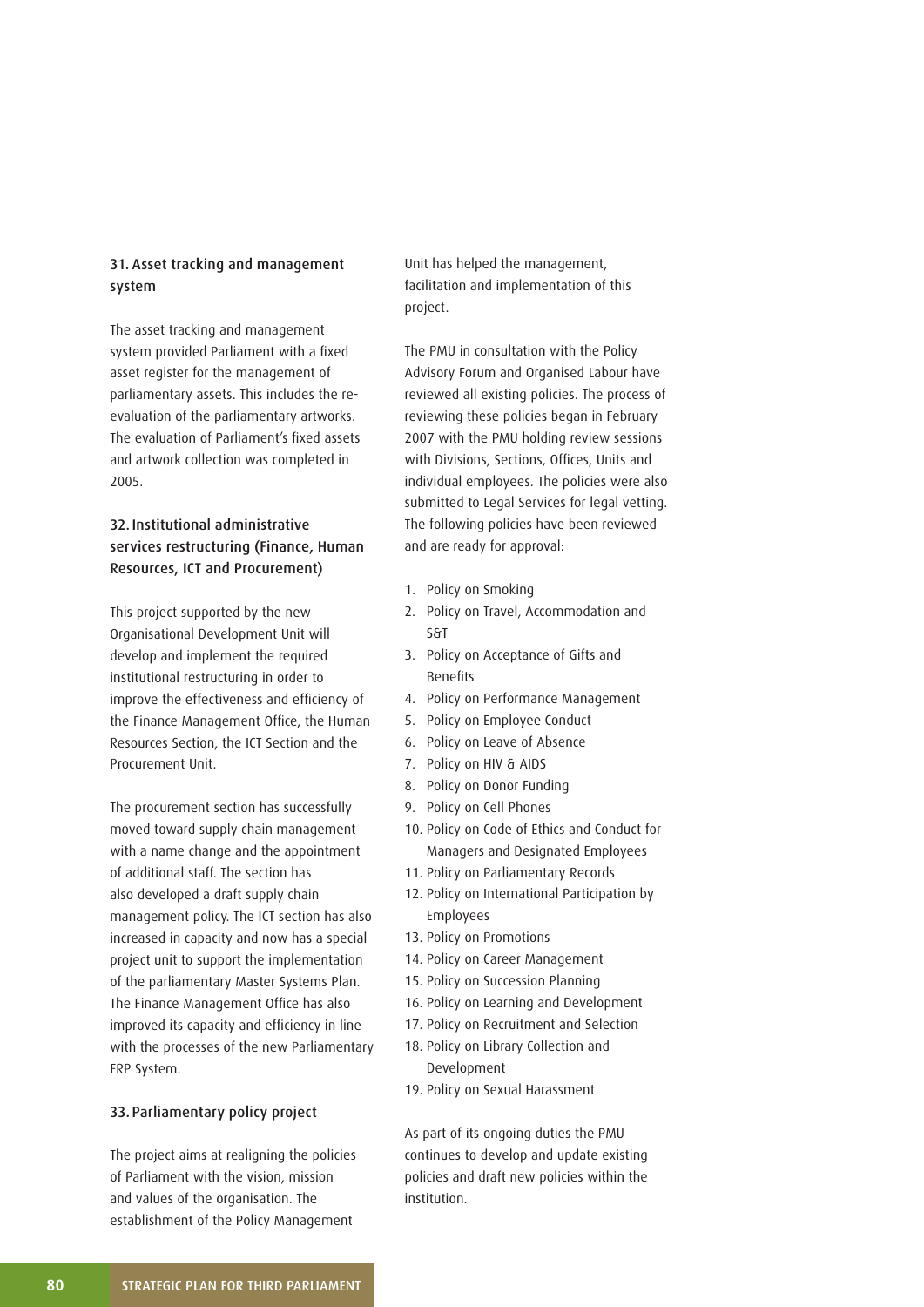## **4.1.b Projects in implementation**

The following strategic projects by Strategic Objective have been initiated and are in different phases of delivery:

4.1.b.i Build a quality process of scrutinizing and overseeing government's action

## 1. Develop Rules for Oversight Processes

To accommodate the implementation of the Oversight Model, the Parliamentary Rules will have to be reviewed. Once the Joint Rules Committee adopts the Oversight Model, the Task Team would have to finalise the review of the Parliamentary Rules and they would have to make recommendations to the Joint Rules Committee as to the proposed amendments that need to be effected. The review process would assist in identifying areas where the rules are silent on certain current practices and to identify the rules which would cater for current unwritten practices and which would support the Oversight Model.

Project Outputs:

- Identification of rules to be added or modified;
- Adoption of the new rules.

## 2. Provide committee rooms with systems and technologies

This project was approved in 2005 and has resulted in the implementation of modern digital committee room systems in the National Assembly, NCOP and Old Assembly buildings. During 2007 seven committee rooms have been electronically refurbished. The further upgrade of the electronic

systems of committee rooms E249, M46 and the Old Assembly Chamber, where systems were outdated, started during March 2008 and will be completed by the end of 2008.

- 8 modern committee rooms systems implemented (completed)
- E249, Old Assembly and M46 new systems implemented
- Training of parliamentary staff to utilise and maintain these systems.

## 3. Establish a communication and coordination mechanism across committees and clusters

One of the resolutions of the Task Team was the development of guidelines for select and portfolio committees for joint planning and protocols to assist committees with joint planning. The Task Team is currently in the process of developing these guidelines based on the Oversight Model.

#### Project Outputs:

- Adoption of guidelines for joint planning and protocol
- Implementation of rules, system and capacity to facilitate joint planning and protocol.

4.1.b.ii Further build a people's Parliament that is responsive to the needs of all the people of South Africa

## 4. The Language Policy implementation Project (LPIP)

Parliament gives expression to our democracy and entrenches representivity. The LPIP refines and inculcates these constructs by integrating multilingual communication into the daily activities and outreach of the institution.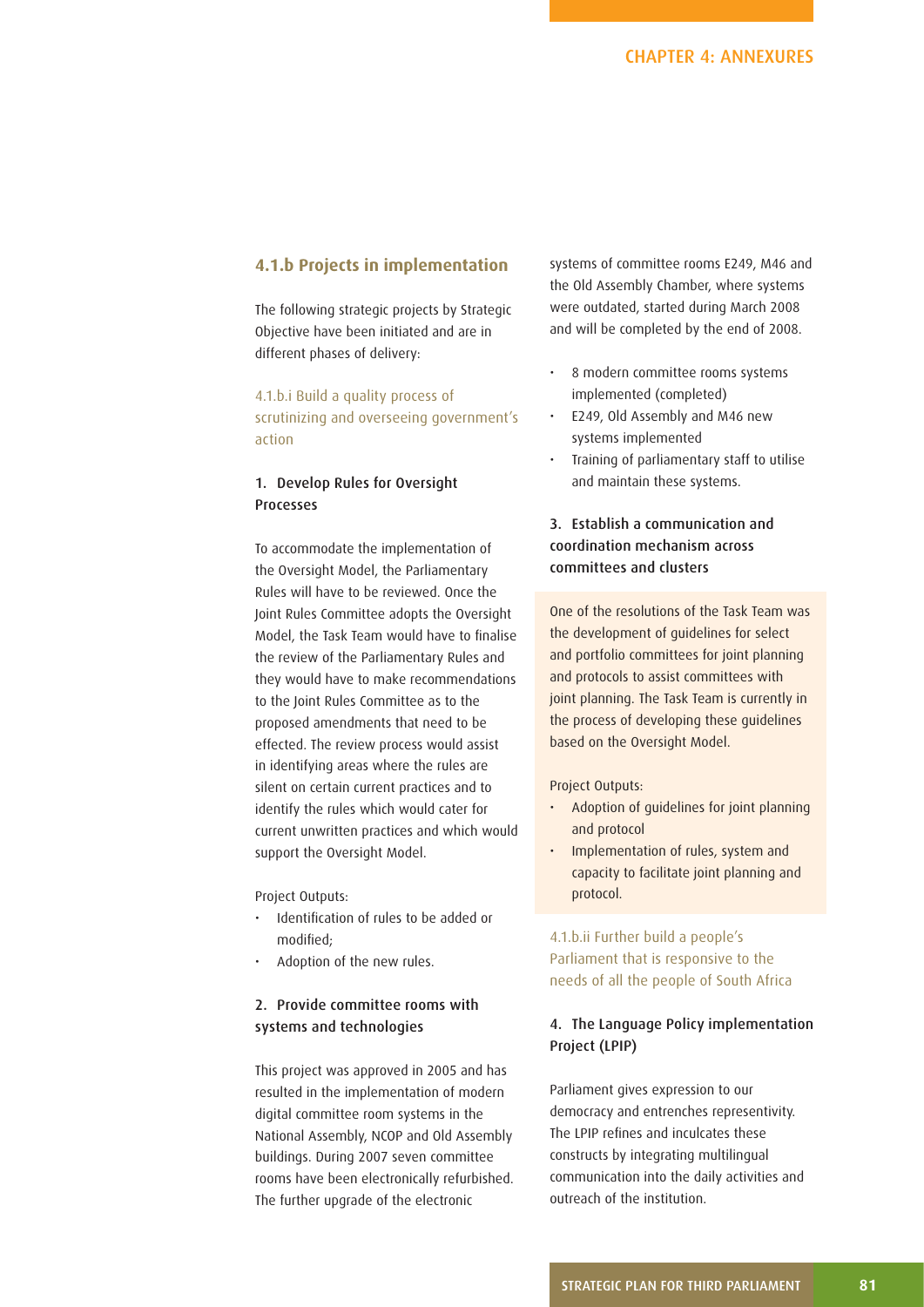The political mandate of the LPIP emanates from the linguistic rights as entrenched in the Constitution of South Africa. This project contributes significantly to the incorporation of the linguistic wealth as part of the indigenous knowledge obtainable in the country, critically positioning the institution for the 21st century. Data published by Statistics SA underline the importance of this project with the fact that more than 38,7 million or more than 90% of the current South African population do not use English as their mother tongue. This project aligns functional multilingualism as constitutional requirement with the institutional value of people-centredness and provides the impetus to change the institutional culture to become a more inclusive and representative reflection of our diversity.

One of the aims of the LPIP is to develop sufficient capacity, both at a functional system and human resource level, increasing and balancing the linguistic output and input. This implies the building of sufficient internal capacity of the project's primary customer, the Language Services Section (LSS), and ensuring quality multilingual service delivery in all 11 official languages and SA Sign Language (SASL) to the customers of the institution, internally and externally, by using a phasing-in approach over a proposed period of six years.

Milestones achieved by the project were the undertaking and implementation of the work-study analysis results to optimise changes to the organisational structure in order to meet the additional demands created by the language policy; also a linguistic quality control level was introduced to the organisational structure to ensure quality service delivery in

all official languages in the reporting, translation, and interpreting units of the LSS. Prior to the aforementioned work-study, simultaneous interpreters were appointed to address the immediate demands of the interpreting services in both parliamentary Houses. As a direct result of the project the simultaneous interpreting service outputs in the Houses increased with 550%, providing a continuous service in all official languages during parliamentary proceedings. The further introduction of a system that enables the broadcasting of South African Sign Language (SASL) Interpreting in both Houses of Parliament during the 2007/08 period, further contributes to the advancement of the usage of all official languages and SASL in the processes of Parliament. In addition to this a report of a high-level benchmarking study visit that was undertaken to the European Union was presented to the LSS. Included is a wealth of operational solutions to streamlining some of the existing and future operational challenges. Various infrastructure, technical and functional systems have been introduced into the institution, which also meet industry standards in order to render simultaneous interpreting, reporting and translation services in all official languages. The digital recording system is one of the notable achievements.

Other milestones are the development of reporting and translation and to optimise multilingual service delivery in all official languages. Upcoming phases of the project have an additional directive to deal with appointing staff on a sessional basis, which will present unique opportunities and challenges.

Numerous project challenges exist that are related to innovative problem-solving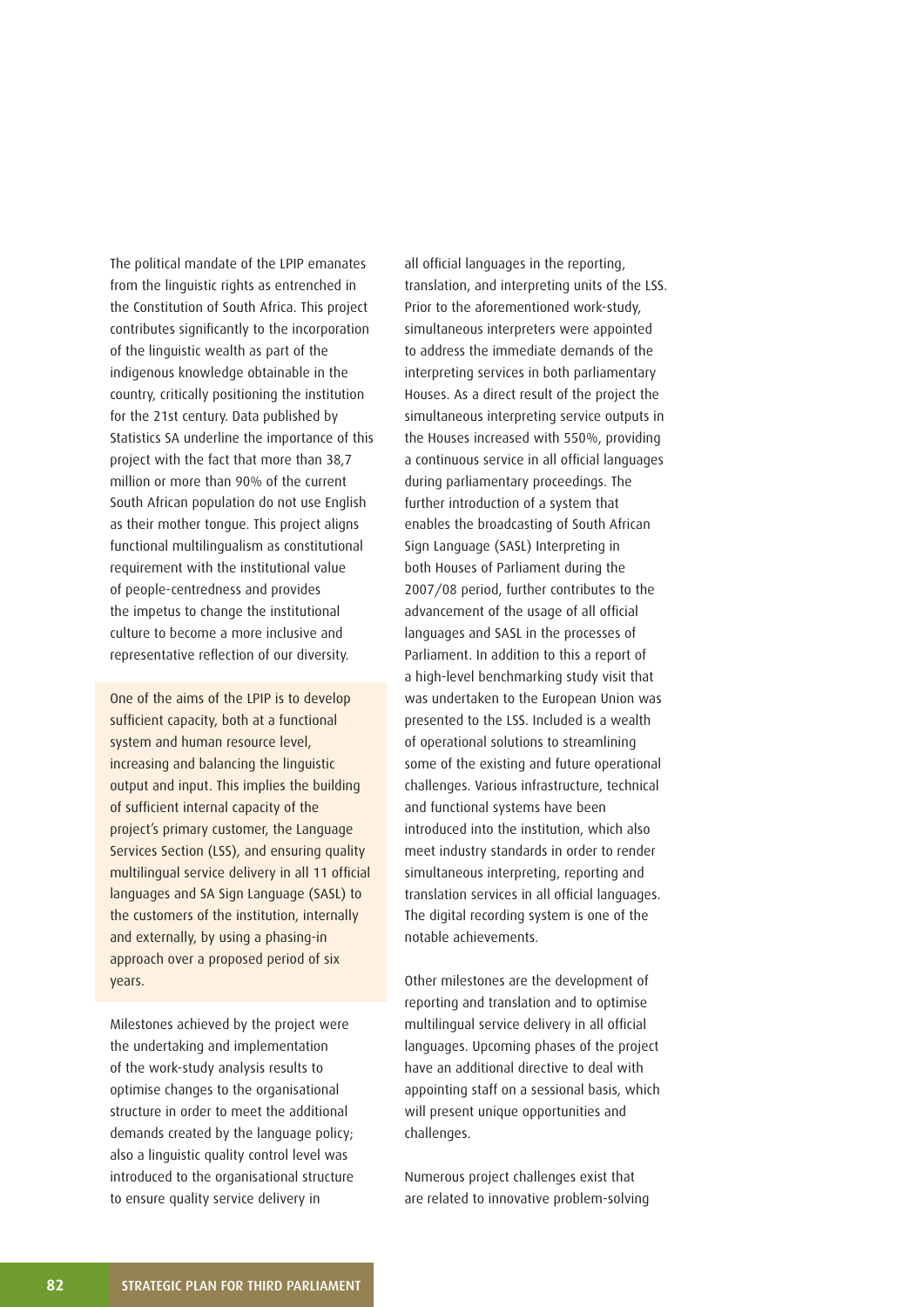## CHAPTER 4: ANNEXURES

demands on the project team and balancing cost-effectiveness with quality service delivery. Interdepartmental co-operation, as a project strategic objective to grow and share the limited skilled resources and the optimisation of existing resources, remains an issue. A long-term mature funding approach, similar to the general accepted project management approach to support implementation sustainability will further maximise the impact this project has on its customers. Short-term and medium-term spatial constraints of the institution have a further negative impact on the lifecycle of the project and remain a challenge.

Project Outputs:

- Building simultaneous interpreting capacity to render a quality service to the institution in all the 11 official languages and SASL – 296 Language Practitioners (Interpreters).
- Create translation capacity to render a quality service to the institution in all the 11 official languages  $-117$  Language Practitioners (Translators).
- Install and establish adequate equipment, infrastructure and workspace in the organisation to support multilingual service outputs by building and equipping booths and offices to support service delivery in the current 22 committee venues of Parliament.
- Establishing and implementing a functional organisational structure to ensure the delivery of quality multilingual language services through the establishment of an Interpreting Unit and additional managerial support structures, creating a quality control level of 35 Senior Language Practitioners and the related required Controller positions according to internal policies (completed).

• Research and implement appropriate business processes and technology systems to maximise service delivery enabling multilingual publishing outputs of the institution are installed and established reducing turnaround time required, such as the digital recording system and the interpreting quality control system.

To ensure that Parliament, as a leading institution in South Africa, remains vigilant in the establishment and deepening of our democracy and to align this with public participation as instructed, it is essential that we remain vigilant and ensure that we create the proper multilingual environment in Parliament to meet the legal and procedural requirements of the Constitution.

#### 5. Development of Translation Systems

This project intends to apply technology to reduce the turnaround time required to translate parliamentary content into the 11 South African official languages. This solution will increase the quality of multilingual service delivery output of translation-related activities relating to the production and publication of Hansard, the translation of general documents and the translation of Bills and other legal documents, contributing to the objective of an effective and efficient institution.

The mandate of this project is founded in the language clause of the Constitution of South Africa, supporting and upholding the implied linguistic rights of the population of South Africa. This project, driven by the institutional values of constitutionality and people-centredness will use available technologies and systems to incorporate written indigenous knowledge produced in the institution into all daily activities,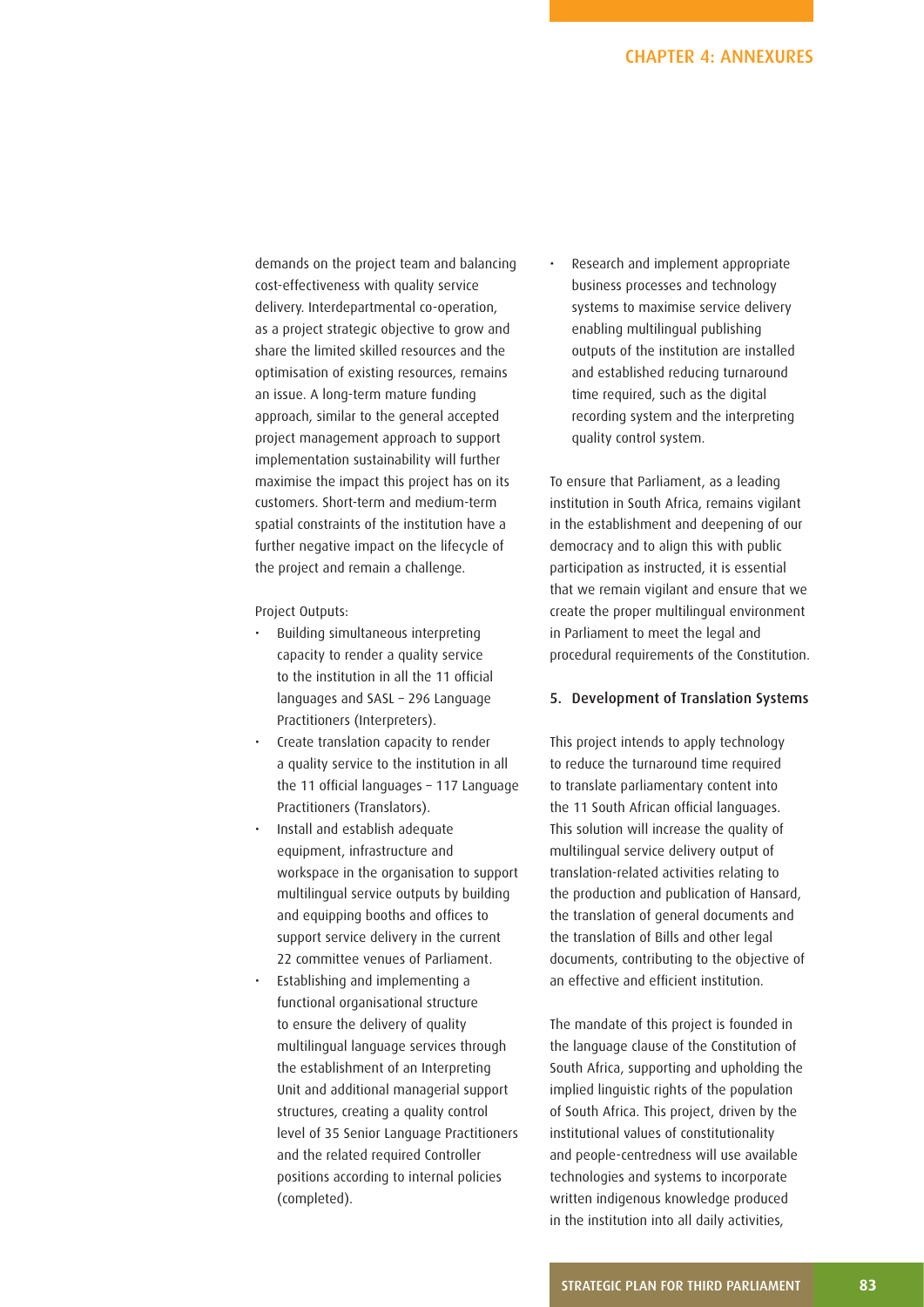positioning the institution to lead the cultural renaissance in South Africa.

Effective multilingual communication, an essential building block of the institutional vision to take Parliament to the people, will be established through the building of a database and systems in the official languages and add efficiency to the translation process by making it easier to deal with multilingual text or different variations.

The broad objectives of this project will enable Parliament to build a database of corpora for the 11 official languages by using available parliamentary linguistic content and by further developing related content to enhance the translation turnaround time. Translation quality will be assured through standardisation with the added value of nationally contributing to language development in South Africa.

Project Outputs:

- Develop systems specification (completed)
- Acquire and implement system
- Train Language Services staff on the System

Project challenges that are experienced relates to the limited availability of existing software solutions in the market, which can sufficiently service the African content environment in specific. A long-term developmental approach together with the mature funding approach will resolve outstanding challenges in order to provide a sustainable solution which will benefit the operational outputs of the institution.

#### 6. Public Affairs Restructure

In July 2006, the Secretary to Parliament constituted and mandated a Task Team on Public Affairs, Protocol and International Relations (IR), to work with the respective structures on transformational processes aimed at enabling better performance of the Public Affairs section of Parliament.

The proposal developed proposed the establishment of the Parliamentary Communications Service with the objectives of:

- Promoting the image and a better understanding of Parliament and its role
- Promoting public education and public participation in the processes and activities of Parliament
- Providing communication support to the legislative and oversight role of Parliament

The Parliamentary Communication Service would provide strategic political and communication support to the institution through internal communication, media management and productions, public relations, public education, content development and specialist communication services.

- Strategy developed (completed)
- Job developed and graded (completed)
- Structure designed (completed)
- Staff matched and placed in new structure (completed).
- Budget allocated (completed)
- Priority posts advertised (completed)
- Recruitment under way (completion date May 26).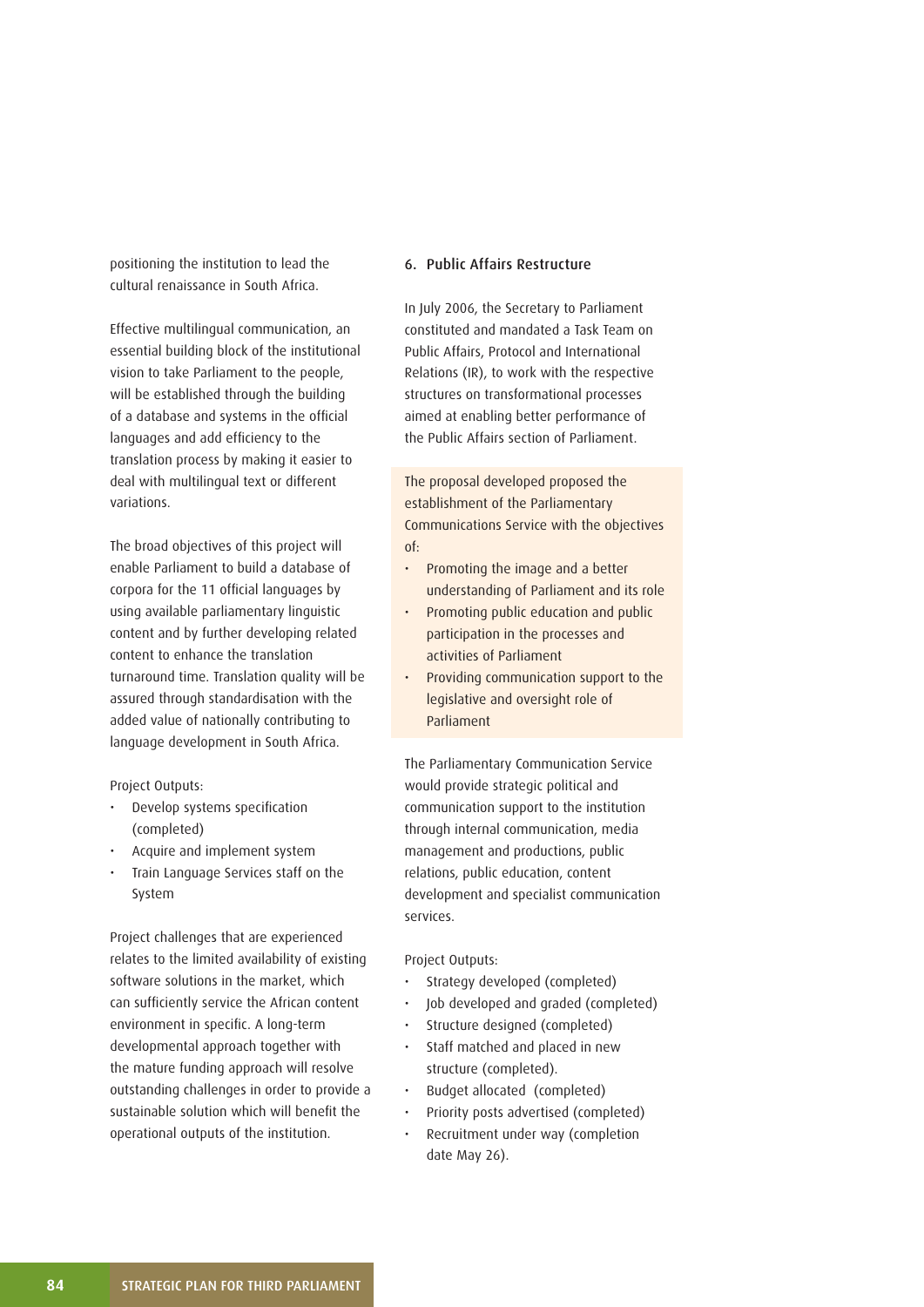## 7. Establishment of a Parliamentary Call Centre

Parliament requires a professional call centre to handle queries from members of the public who wish to participate in the public processes of committees with regard to oversight and the passing of legislation. This project will establish such a call centre. The Parliamentary Content Management System will provide the call centre with relevant parliamentary information.

A technology upgrade of the switchboard was completed. A renewed look was required to ensure the focus of the project is in line with the business requirement of an improved public participation model.

#### Project Outputs:

Upgrade switchboard:

- Implement new technologies to improve the service
- A monitoring system to measure performance of switchboard operators (completed)
- An auto attendant that will automatically route calls to high volume receiving areas (completed)

#### Establish Call Centre

- Conceptualisation of a call centre for improved public participation (under way)
- Recruit and train call centre staff
- Develop call centre content (linking to PCMS and PCS Content Hub)
- Develop and implement call centre operational guidelines

## 8. Upgrade of Parliament's publishing systems

This project will upgrade the publishing equipment of Parliament to enable the institution to publish large volumes of information internally with a quick turnaround time. This will also effect a long-term financial saving for the institution and assist the institution to produce more parliamentary publications for the public. This project will also link to the Parliamentary Content Management System, which will manage the storage and flow of information for publication.

Project Outputs:

- Acquire and install new printing systems
- Develop workflows and processes within PCMS for rapid internal publication of parliamentary daily papers, committee reports and other parliamentary documents that integrate with the new printing equipment
- Training staff on new system

The project will be completed with the delivery of the Digital Colour Imaging and Printing Offset Press in May 2008.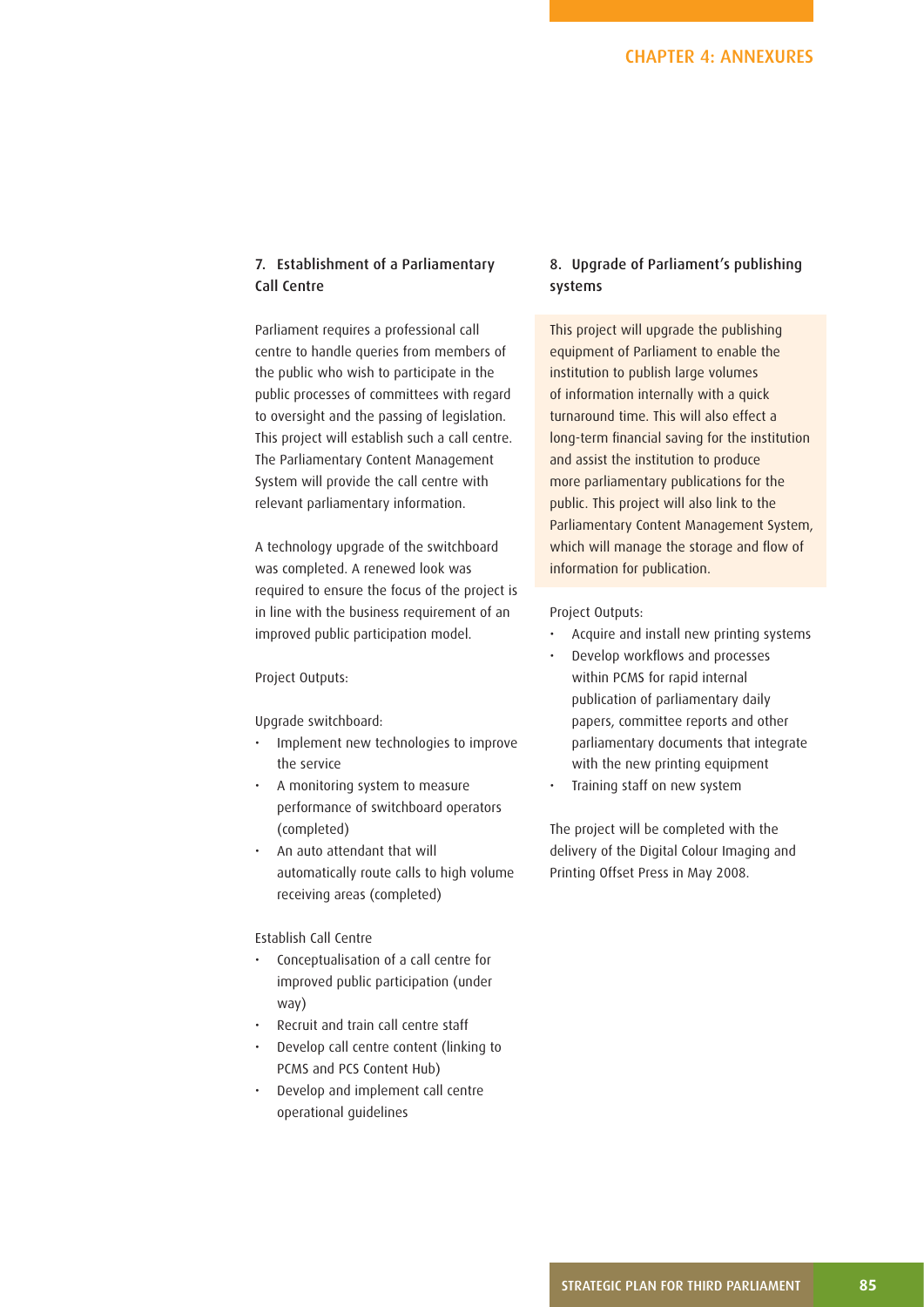## 9. Establish Parliamentary Democracy Offices (PDOs)

Parliament, in its effort to expand Parliament's access, opportunity and space to directly be in touch with and engage continuously with the people who are ordinarily outside national debates in society, is establishing Parliamentary Democracy Offices throughout the country in each province. An ongoing key activity in a Parliament Democracy Office would be political discussion to get people's views on matters of national importance, major policy or legislation before Parliament.

In addition they will:

- Assist with realizing the public participation objectives of Parliament
- Create an immediate parliamentary presence in the provinces
- Ensure a greater level of efficiency in accessing communities and providing ground support for parliamentary programmes

#### Project Outputs:

• Phase One:

The first three Parliamentary Democracy Offices have been established in the Northern Cape, Limpopo and North West and the staff members have been appointed.

#### • Phase Two:

The roll-out of the other offices in Kwa-Zulu Natal, Gauteng, Free State, Eastern Cape and the Western Cape will be done the following year.

## 10. Improve the public participation model

This project is aimed at developing and implementing a model for public participation that will integrate with the Oversight and Accountability Model in order to make Parliament more responsive to the needs of the people.

#### Project Outputs:

- Adoption of the Public Participation Model for Parliament
- Training of staff and members on the model
- Implement the model.

## 11. Implement the Parliamentary Broadcasting Project

This project aims at implementing capacity, processes and systems to ensure the development and distribution of content from Parliament to radio, television and other media. The project also aims at a holistic solution to the development of content and its distribution. Also included is the upgrading of Parliament's existing broadcast infrastructure to meet the demands of digital technology and delivery formats. This project will also look at the storage and digital retrieval of volumes of parliamentary video footage currently inaccessible by the public.

- Plans and cost estimation of project (completed)
- Needs analysis and system requirements
- Acquisition and installation of systems
- Increase the facilities of Sound and Vision to house these new systems
- Training of Sound and Vision staff to utilise systems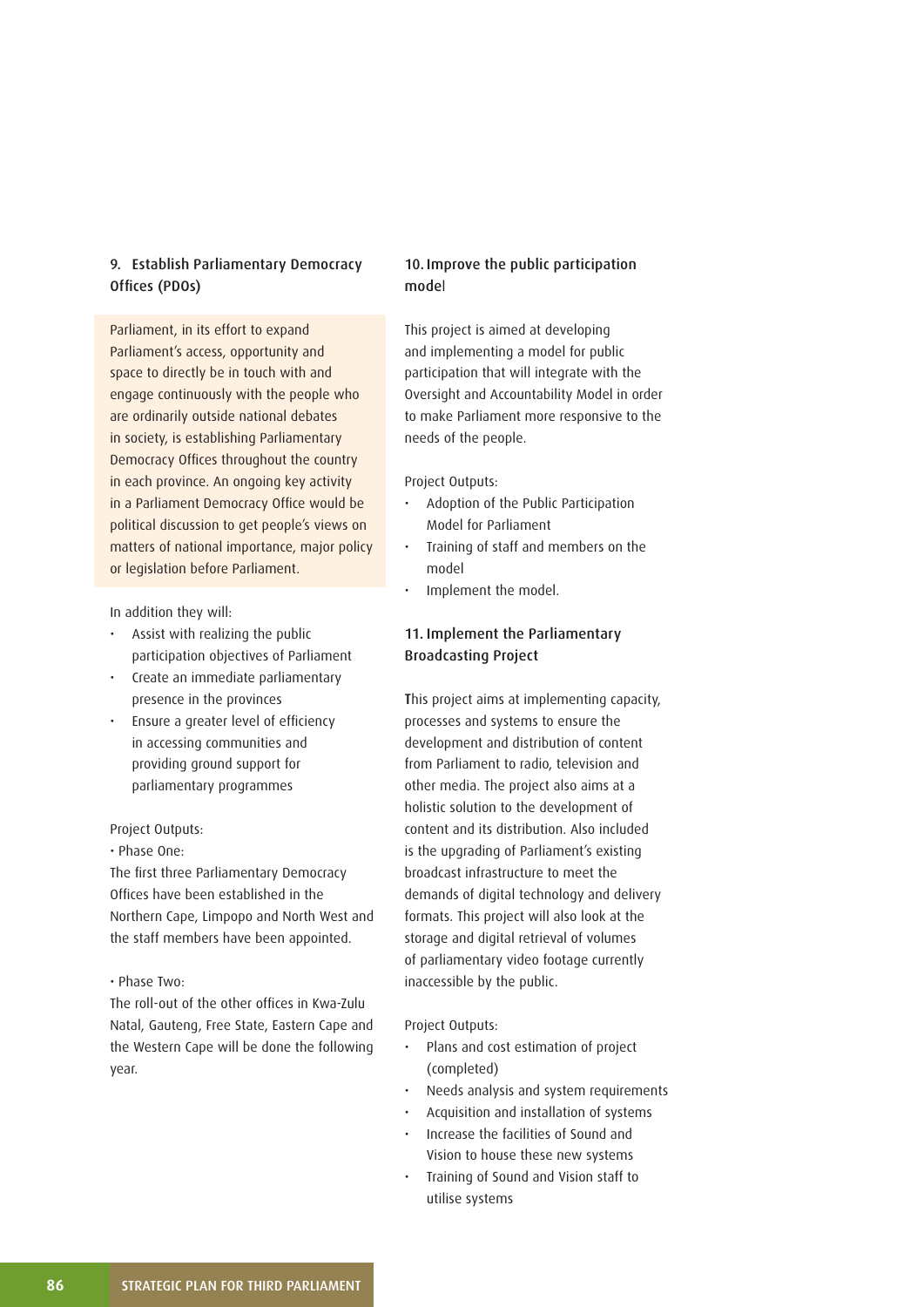• Alignment with Parliamentary Communications Services to produce and manage better public content.

## 4.1.b.iii Build an effective and efficient Institution

## 12. Financial Management of Parliament Bill

This project is aimed at improving the financial management of Parliament.

#### Project Outputs:

- Passing of the Financial Management of Parliament Bill into an Act
- Configuring Parliament's internal processes to comply with the Act.

## 13. Implement the parliamentary intranet

The primary objective of the project is to build a new intranet for Parliament to provide a single integrated access to its various information systems.

## The intranet will:

- Be the primary communication tool for the Presiding Officers and the Secretary to Parliament to communicate with Members of Parliament and parliamentary staff;
- Provide parliamentary staff and Members of Parliament with a facility where notices and announcements can be made available;
- Provide Parliament with a single log-in facility and a portal into other parliamentary systems such as:
- The ERP to access individual services such as salary reports, leave reports and applications, travel arrangements,

members benefits, telephone bills, etc.

- The PCMS for parliamentary policies, joint rules decisions as well as management decisions and other parliamentary documentation;
- Other divisional systems such as budgeting, planning, project management;
- electronic directories, venue booking, suggestion boxes, etc
- Provide parliamentary staff and the Members of Parliament with a collated institutional calendar;
- Provide a separate area on the intranet for each Division, Section, Unit where their notices, information can be posted and e-services rendered.

- Analyse Parliament's current systems environment (completed)
- Develop user requirements (completed)
- Design content management model (completed)
- Provide data take-on plan (completed)
- Develop technical requirements (completed)
- Prepare business requirements specifications (completed)
- Prepare functional and technical specifications (completed)
- Prepare IT architecture (completed)
- Content integration (in progress)
- Test the system (in progress)
- Deploy the system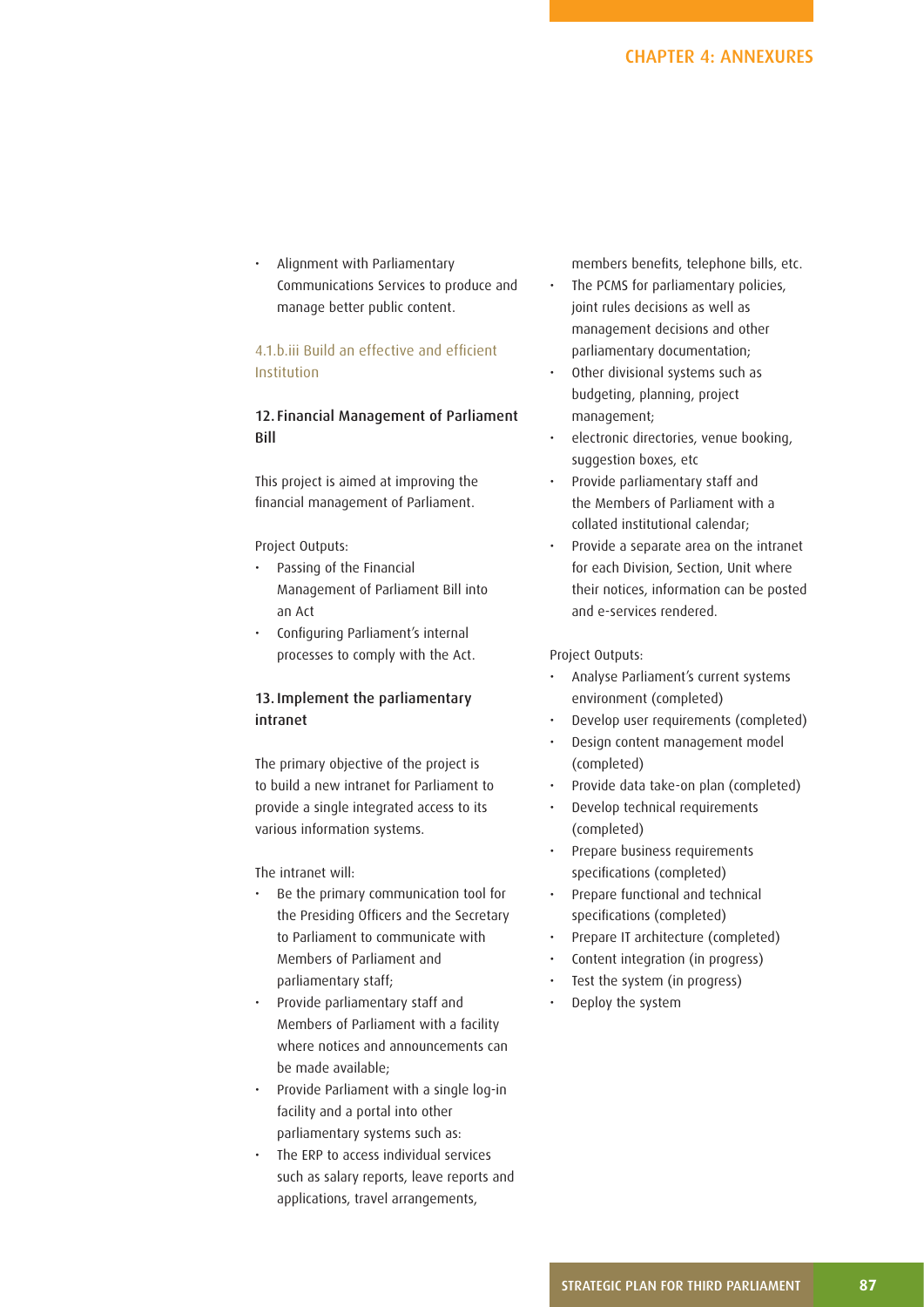## 14. Implement integrated Planning, Budgeting, Performance and Reporting Systems

With the successful implementation of the ERP solution for Parliament, Parliament still needs to implement tools to enhance its planning, budgeting, performance management and reporting systems that will integrate with the ERP solution. Project Outputs:

- Develop user requirements
- Develop technical requirements
- Prepare business requirements specifications
- Prepare functional and technical specifications
- Determine suitable service providers
- Build and deploy prototype
- Test the systems
- Deploy the systems

To date the budgeting module has been completed.

## 15. Refurbishment of Members' Offices

Parliament has the difficult role of allocating offices and furniture to political parties based on the proportions determined during elections and floor-crossing periods. Currently furniture is allocated without systematic thought to the members' standing within Parliament. There is no uniformity in what a member may receive in terms of furniture and often the furniture items are broken, mismatched or have been haphazardly repaired, making it difficult for members to conduct official business with members of the public effectively within their offices.

One of the strategic objectives of Parliament is to build an effective and efficient institution. A component of this objective is the provision of space, accommodation and facilities. In line with this objective Parliament has identified the need for new office furniture for Members of Parliament.

The objectives for the project are:

- To establish a furniture standard within Parliament that takes into consideration the members' standing within their party as well as the institution of Parliament.
- To ensure that all Members of Parliament have adequately and appropriately furnished offices which allow them to conduct their business effectively.
- Through the furniture project, Parliament has gone through a comprehensive consultation process with various key stakeholders to obtain approval for a furniture standard that reflects the status of the institution and is flexible to accommodate the challenges of elections and floor-crossings.

- Development of furniture standard (completed)
- Development of prototype show offices (completed)
- Appointing furniture manufacturers for Phase 1 (completed)
- Space planning & consultation process
- Manufacturing, delivery and installation
- Appointing of service providers for Phase 2
- Disposing of old furniture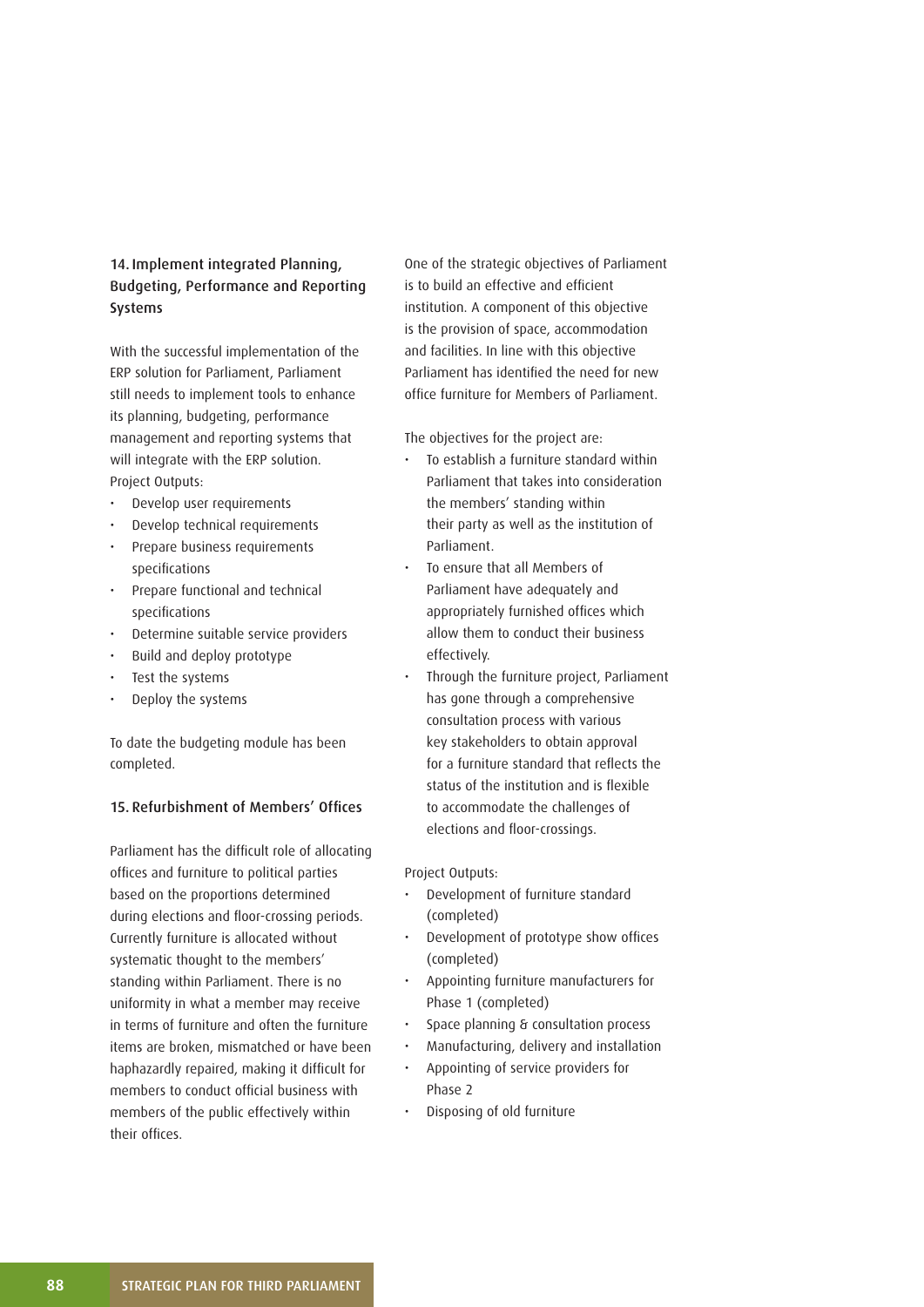## 16. Space Utilisation Project

This project is meant to address the spatial problem and a lack of adequate facilities in Parliament. The need for banqueting and hosting facilities, a need for a joint seating chamber with a public gallery, VIP facilities to receive foreign dignitaries and additional space provision for identified offices.

The project aims at:

- Building a joint seating chamber with a bigger public gallery;
- Building a banqueting hall and VIP receiving lounges for foreign dignitaries;
- Providing for the need for office space for the office of the Speaker to the National Assembly;
- Providing for the need for office space for the office of the Leader of Government Business;
- Providing for institutional office spatial needs such as: 450 additional secretarial support for members, 97 additional committee support staff, 361 language practitioners and additional growth requirements due to the establishment of the Parliamentary Communications service and protocol, HR, ICT and Finance restructures
- Providing additional parking space for the institution.

Project Outputs:

- A holistic plan to address the institution's growth needs
- Architectural plans for new buildings and renovations of existing buildings
- Acquisition of land
- Approval of the land by municipality
- Appointment of contractors
- Approval of plans, site assessments
- Beginning of construction
- Layout of finishes, interior design, ICT infrastructure, etc
- Furnishing of buildings
- Hand-over of buildings to Parliament
- Relocation or allocation of offices to staff and members

Construction has already commenced in Africa House which will be used by the Protocol Section and the Joint Standing Committee on Intelligence. The New Wing National Assembly building is being renovated for Presidential suites as well as the suite of the Speaker of NA. In addition, the 8th floor of 90 Plein Street has become available to accommodate the growing parliamentary staff spatial needs.

Demolitions are due to happen as soon as funding approvals have been finalised and construction of the new buildings will start thereafter.

## **4.1.c Projects to be implemented**

The following strategic projects by Strategic Objective have yet to be initiated through the allocation of resources and appointment of project teams:

4.1.c.i Build a quality process of scrutinizing and overseeing government's action

## 1. Delegated Legislation

The interim report of the Joint Subcommittee on Delegated Legislation was presented to the JRC in 2005. Political parties were required to make inputs and comment on the interim report. The delegated legislation project will look at the recommendations of the final adopted report and implementation of processes for Parliament to conduct effective oversight over delegated legislation.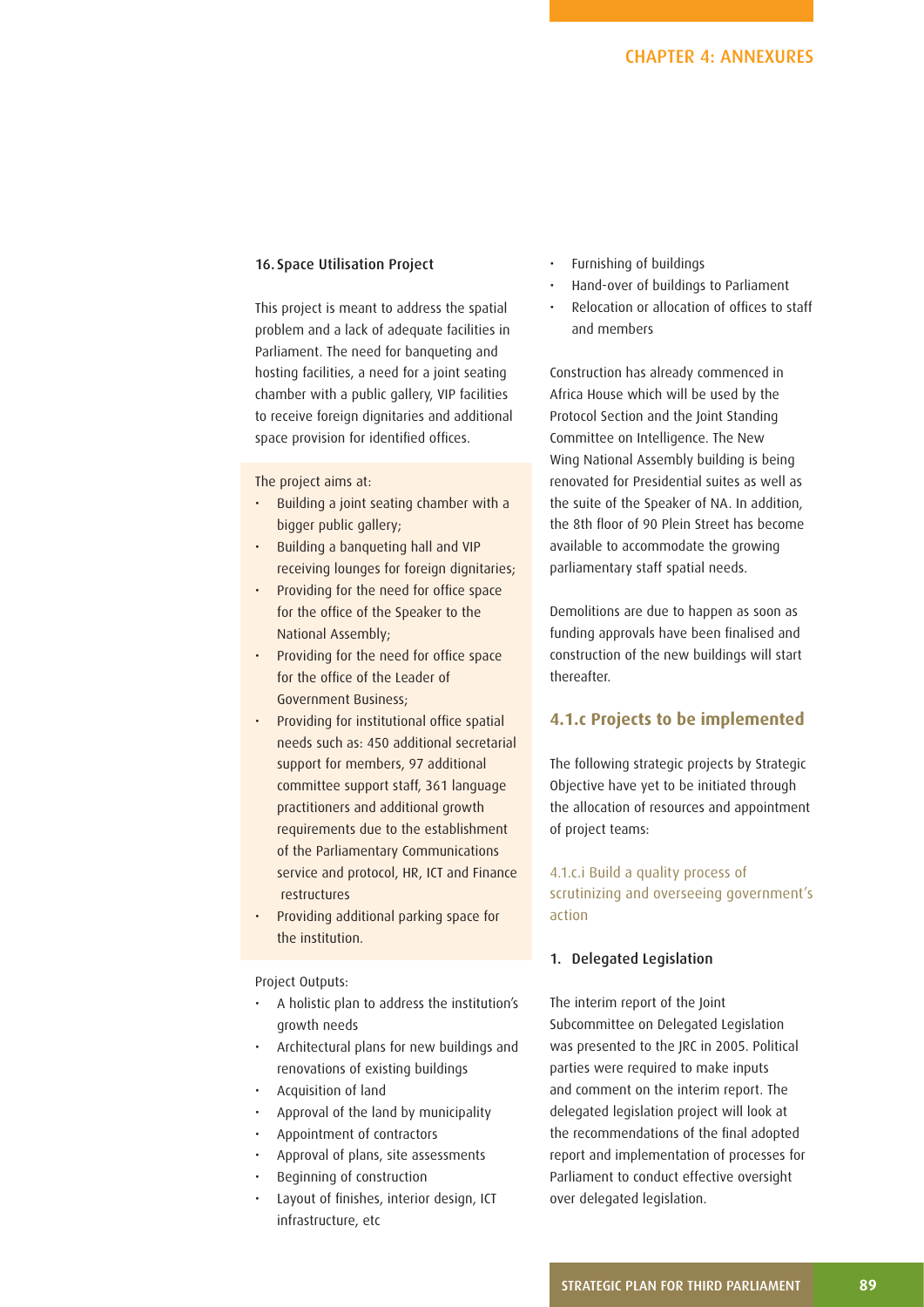Project Outputs:

- Implement delegated legislation report recommendations to rules and policies
- Implement delegated legislation monitoring systems
- Enhance capacity for the monitoring of delegated legislation

## 2. Core business retention and development of capacity

This project is aimed at developing longterm retention and career pathing strategies for essential staff working within the core businesses of legislation and oversight.

Project Outputs:

- Developed retention strategy
- Implement retention strategy

## 4.1.c.ii Further build a people's Parliament that is responsive to the needs of all the people of South Africa

#### 3. Develop public participation systems

This project relates to the integration of existing public participation systems and the development of new systems to support the Public Participation Model for Parliament. It also will look at the alignment of information received through public participation with the PCMS committee workflow processes.

Project Outputs:

- Evaluate effectiveness of existing systems
- Identify the system requirements for public participation
- Develop/acquire new systems
- Integrate content flow with PCMS

#### 4. Facilitate SADC-PF co-operation

This project is aimed at facilitating improved parliamentary co-operation and participation within SADC.

Project Outputs:

- SADC Parliamentary Forum to continue engaging with the SADC Executive on establishing a regional assembly
- Facilitate agreement on processes to ensure partnership with executive authorities
- Educate members with regard to their roles, responsibilities and political framework
- Ensure that SADC Parliaments and the public in general are briefed on the work being done Oversee and participate in implementation of SADC protocols

## 5. Implementation of Pan-African Parliament (PAP) protocols through establishing participation systems

 The PAP protocol makes provision for consultative forums with the regional economic community Parliaments (RECs), ensuring that through our participation PAP realises the provisions of its protocol.

- Detailed analysis of requirements involved in tracking PAP issues
- Development of systems requirements
- Acquire/develop appropriate systems
- Train members and staff on the systems.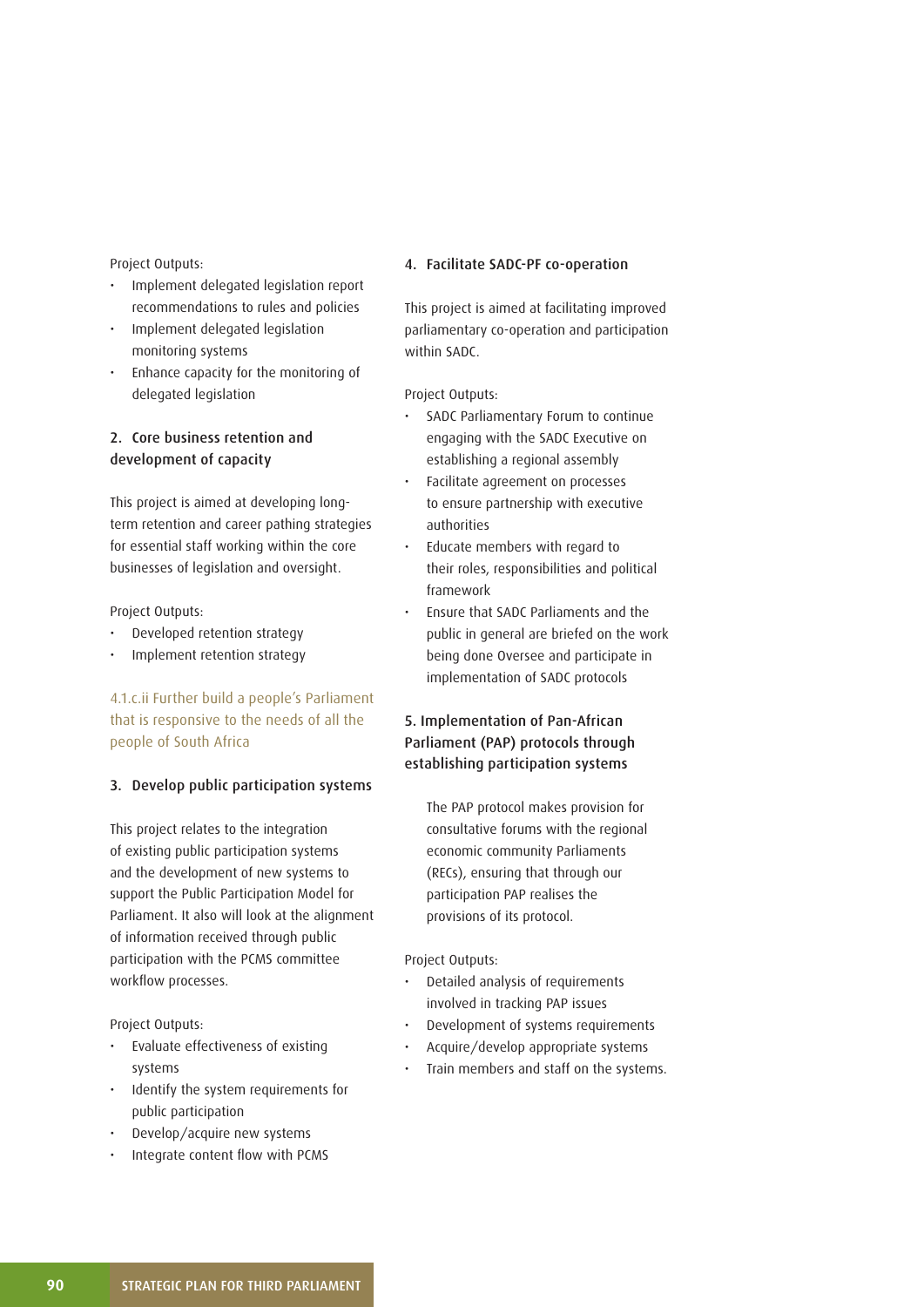## 6. Provide people-centred training for staff

As the institution moves towards becoming a People's Parliament that is responsive to the needs of the people, it is important that the internal culture of the organisation becomes more people-centred through adequate training of staff.

#### Project Outputs:

- Identify the customer service and people-centred training requirements
- Identify training providers
- Implement People-centred training programme

## 7. Visualising Democracy (including Museum and art storage projects)

Parliament owns a unique and valuable collection of artworks, artifacts and heritage items. These items represent the history and development of South Africa. Parliament has undertaken to maintain and keep the collection as an entity while striving to update the collection with new pieces that are a reflection of our national diversity and the values of our democracy. Part of this responsibility involves the display of the collection and to this end establishing special exhibition space within the precinct.

Project Outputs:

- Identify and renovate suitable spaces within Parliament for the display of artworks
- Initiate a programme with provincial legislatures to display and acquire artworks while developing and promoting new South African artists
- Increase public access to the parliamentary collection through regular themed exhibitions and educational tours.

## 8. Parliamentary Constituency Mechanisms and Offices

This project is aimed at improving the effectiveness of constituency work by improving mechanisms and support to constituency offices.

Project Outputs:

- Study on the effectiveness of Constituency Offices and recommendation for improvements
- Develop a plan to effect the necessary improvements in mechanisms and support
- Implement the improvement plan

## 4.1 c.iii Build an effective and efficient institution

## 9. Provide a system to record members' attendance and information

The members' attendance system would provide Parliament with systems to validate member attendance and supply relevant information to members.

Project Outputs:

- Develop system requirements
- Acquire and install system
- Train IT staff to support the system

## 10. Business Continuity (including Disaster Recovery System)

This project is aimed at developing business continuity plans and systems to cater for any unforeseen eventuality that may cause Parliament to temporarily relocate. This includes disaster recovery systems for parliamentary information.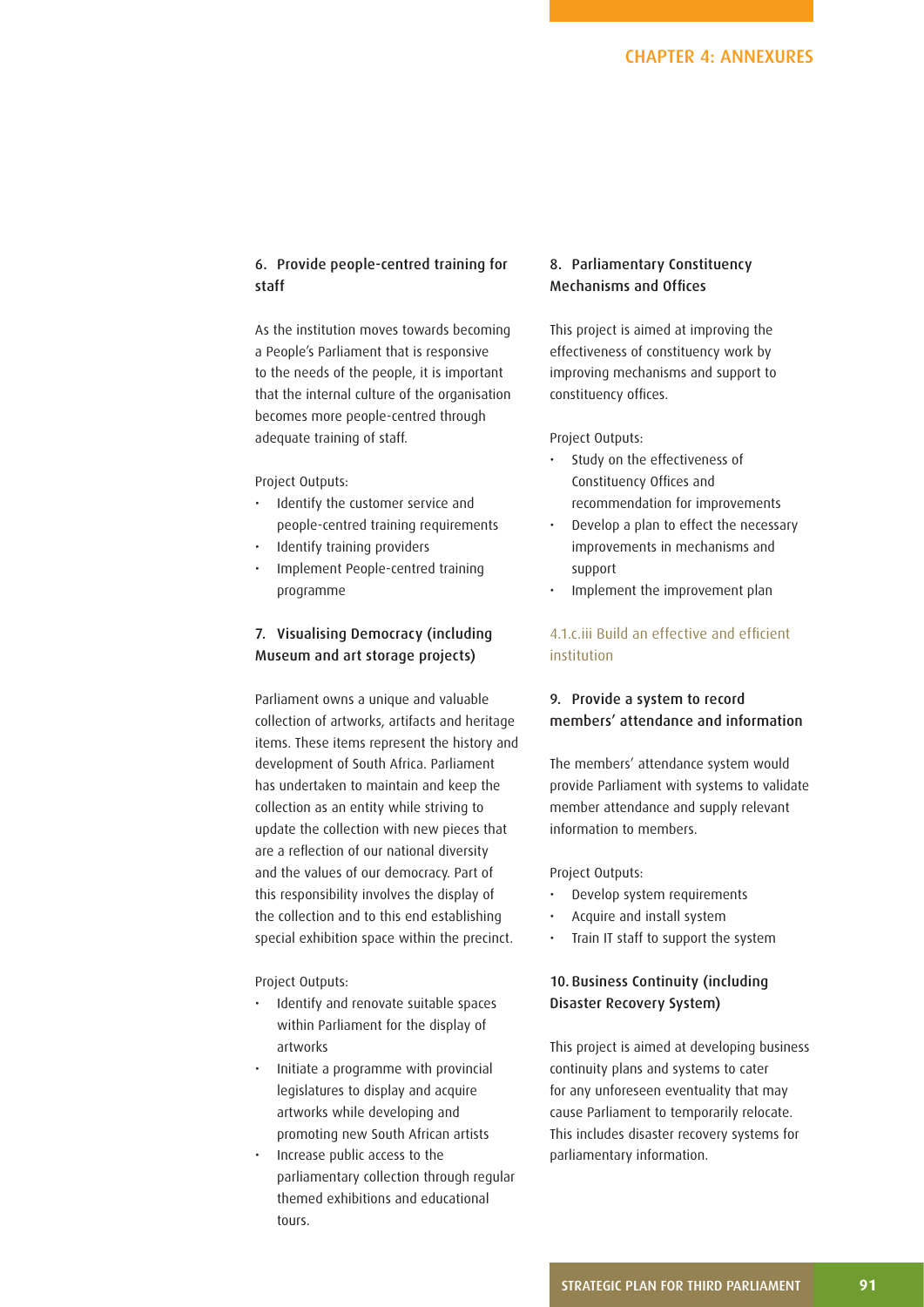#### Project Outputs:

- Business continuity plan for Parliament
- Operational guidelines for core businesses to ensure business continuity
- Disaster recovery system for parliamentary information

#### 11. Integrate the library system

The Parliamentary Library is a national deposit library, which has a valuable collection of books and resources found nowhere else in the world. Parliament's library requires a modern library system to manage the library collection and provide greater access and services to the public.

Project Outputs:

- Scope and identify suitable system
- Acquire and install library system
- Training of ibrary and IT staff to manage and support the system

## 12. Provide human resource training and development alignment

The competency assessment project will help determine the institution's key development and training requirements for the institution to deliver on its mission and vision. This project is aimed at establishing and implementing an organisational programme to provide the required training and development. In addition, this project will develop programmes to upskill and develop staff who currently have administrative skills, to enable them to work in a knowledge environment.

Project Outputs:

- Develop training programmes to address competency and skills gap within the institution to meet future objectives
- Implement institutional skills

development programme

• Develop unique parliamentary material for training of parliamentary officials and management

## 13. Institutional Change Project (vision, values and culture alignment)

This project aims at developing and implementing a long-term programme to introduce and promote Parliament's values within the institution. It will deal with issues of moral regeneration, performance culture, unpacking and living the institution's values, developing a people-centred institution and reputation management.

- Institutional culture assessment
- External survey of Parliament's profile and international benchmarking
- Development of democracy measurements and parliamentary performance measurements
- Development of a change strategy
- Implementation of the strategy



A people's Parliament co-operating with other spheres of government as it deepens and entrenches our democratic values.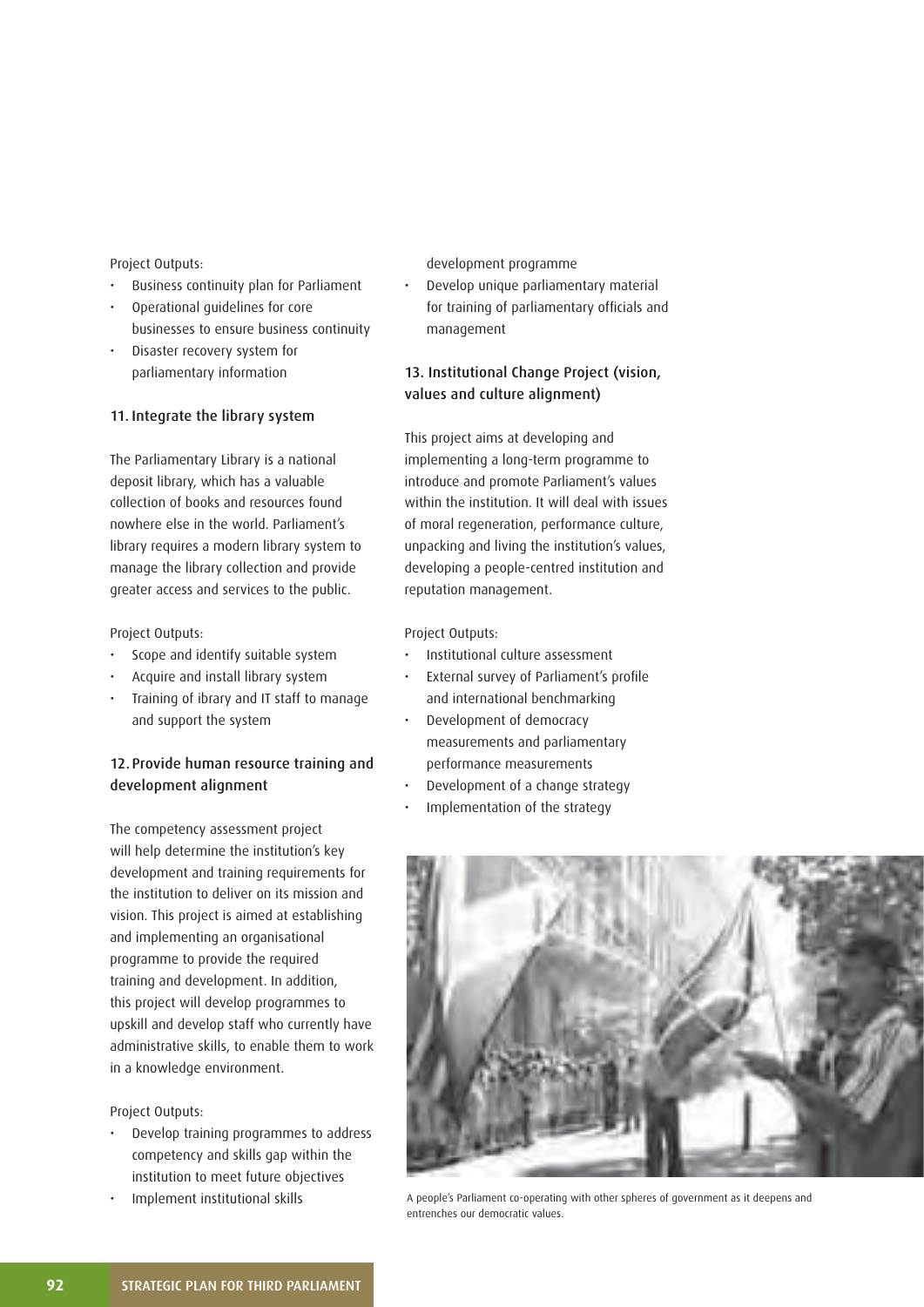## 14. Integration of knowledge management (KM) systems

As Parliament moves toward becoming a knowledge environment with knowledge workers, the institution requires this project to ensure that institutional knowledge is cultivated, preserved and accessed by members and staff and that all knowledge systems are eventually integrated.

#### Project Outputs:

- Development of an institutional knowledge management strategy
- Implementation of KM policies and systems
- Capacity to manage and develop the institution's knowledge
- Development of a KM culture in Parliament

## 15. Establishment of the fourth Democratic Parliament

In 2008 Parliament will initiate this project in preparation for the 2009 general elections to establish the fourth Democratic Parliament. The project will deal with all aspects of establishing the fourth Parliament, including the swearingin of members and the formal induction processes.

- Swearing-in of new and returning Members of the NA and NCOP
- Election of the Presiding Officers by Members of the NA and NCOP
- Election of the President by Members of the NA
- Induction and training of members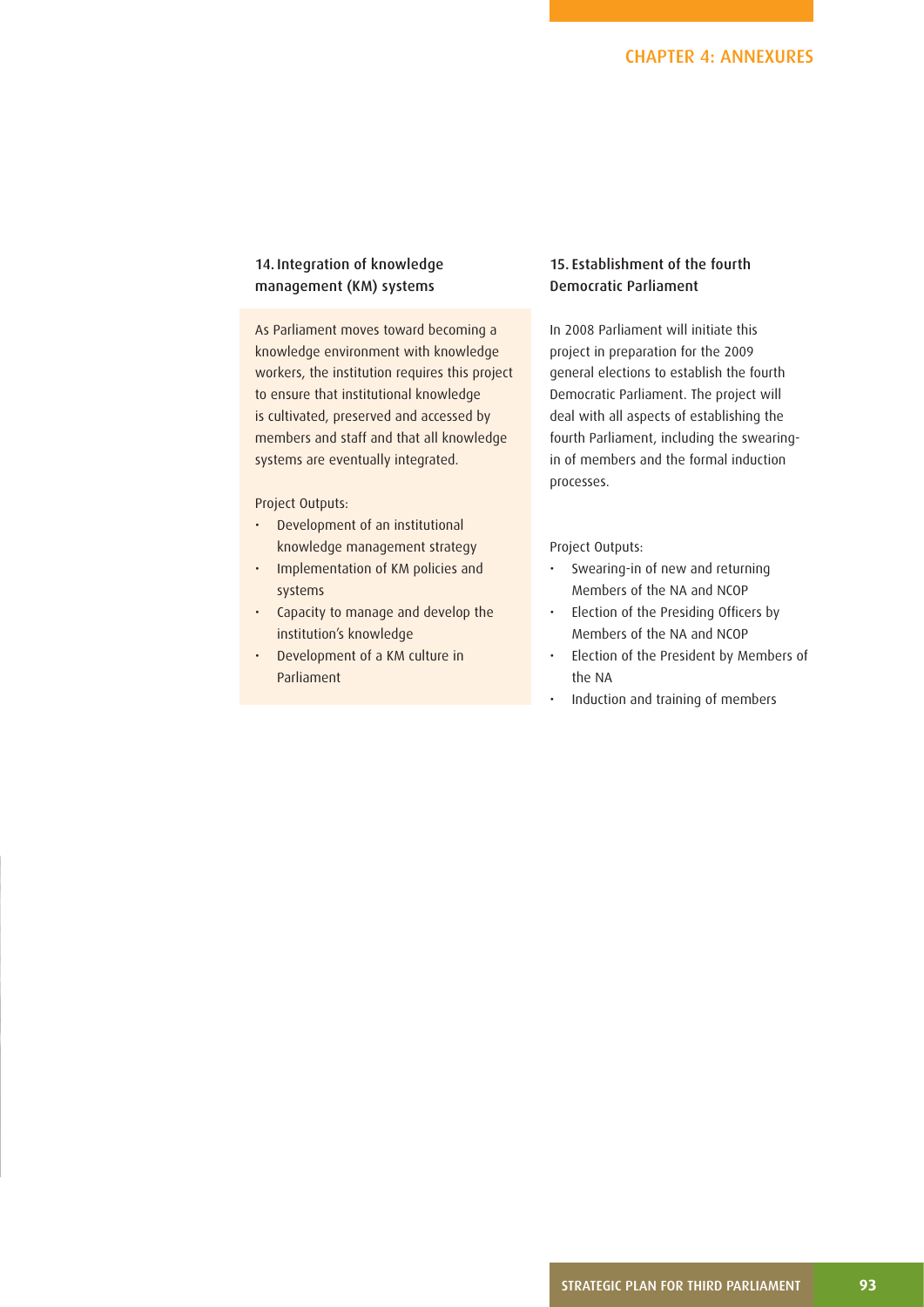## **4.2 STRATEGIC MANAGEMENT PROCESSES OF PARLIAMENT**

Parliament embarked on a road to improve the overall management and administration of the institution. As part of a holistic strategic management process, Parliament decided to cast the institution's strategic intent in the form of a Strategic Plan. The Strategic Plan creates a common vision for all at Parliament, establishing a high level of synergy and understanding regarding the direction in which the organisation is moving, whilst also directing the operational components in everyday activities. This Strategic Plan of Parliament embodies the strategic intent, ideals and objectives of Parliament for the future, and provides milestones and measurable objectives of how this strategic intent will be realised.

The policy and model are based on a grouping of extracts of concepts from general management theory, strategic planning, strategic management, as well as business planning and the like. New developing trends such as an improved level of management involvement, financial management and accountability, service delivery, transparency, integrated planning, and teamwork have all been incorporated.

A distinct South African flavour has been added to this "planning pot", thereby recognising the influences brought about in the South African planning environment by the White Paper on the Transformation of the Public Service, the White Paper on Transforming Service Delivery (Batho Pele), the Public Service Act and Public Service Regulations, and the Public Finance Management Act and Treasury Regulations. As such, planning concepts and terminology were customised to suit the needs of Parliament.

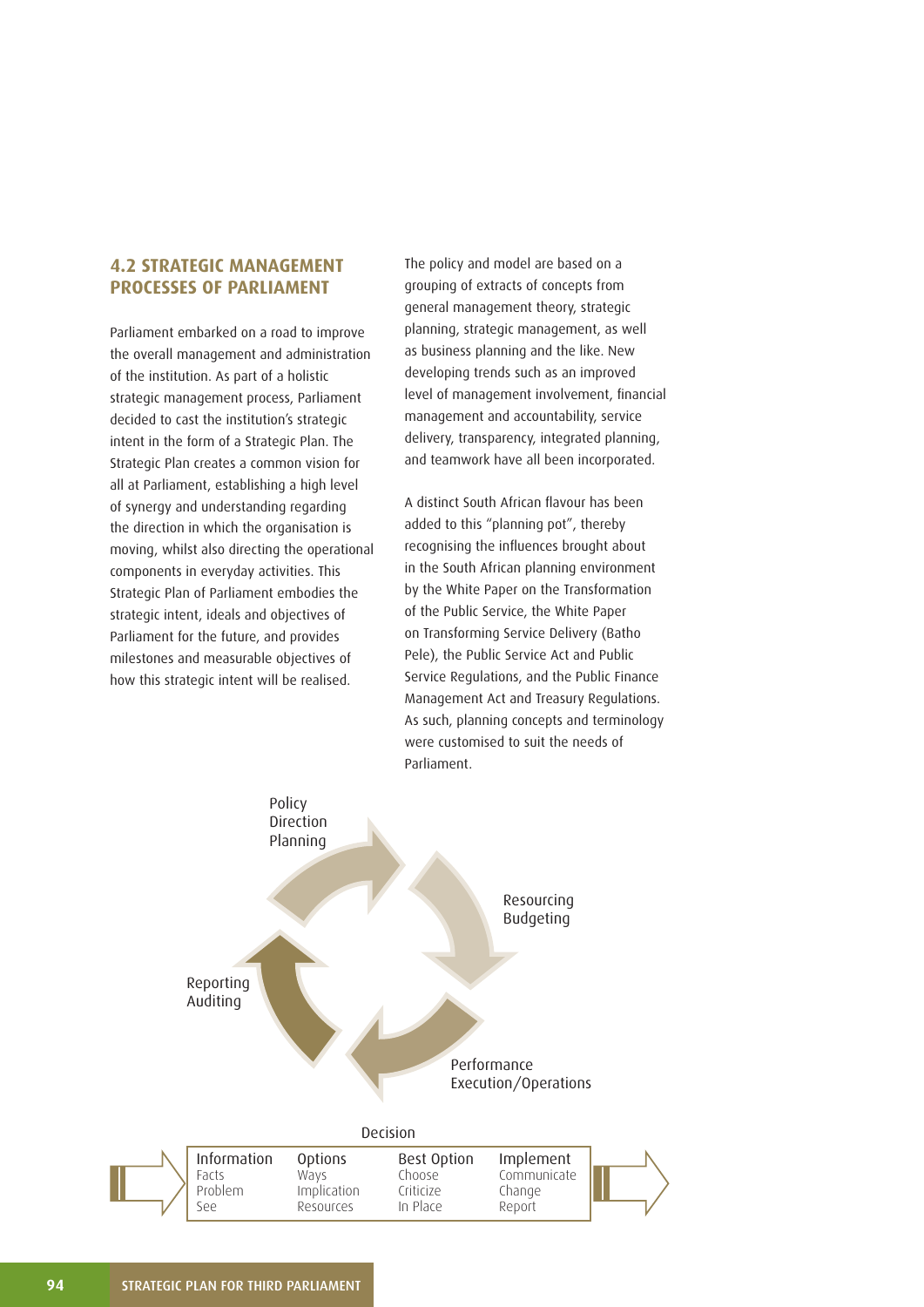The Strategic Plan creates a common vision for all at Parliament, establishing a high level of synergy and understanding regarding the direction in which the organisation is moving, whilst also directing the operational components in their daily activities. In this, our strategic planning is aimed at positioning the organisation "many years from now", whilst our business planning is directed at implementing this within "the next few years", aligning planning with the MTEF cycle (medium-term expenditure framework).

The strategic management cycle enables Parliament to:

- Assess the current situation in each division, including available resources, skills and capacities;
- Assess the needs of the parliamentary stakeholders and the external environment;
- Prioritise these needs in order of urgency and importance;
- Set core objectives to meet these needs;
- Devise strategic objectives to be achieved within a set time-frame;
- Develop and implement actions and activities to achieve core and strategic objectives;
- Budget effectively to achieve the core and strategic objectives with limited resources;
- Set standards in the form of key result and performance indicators and targets and milestones, so that performance can be measured;
- Regularly report, monitor and reassess the management programme and make changes to it where necessary.

Parliament developed an internal training programme for senior management in co-operation with the University of Stellenbosch Business School (Executive Development), aimed at training managers in these strategic processes.



STRATEGIC PLAN FOR THIRD PARLIAMENT **95**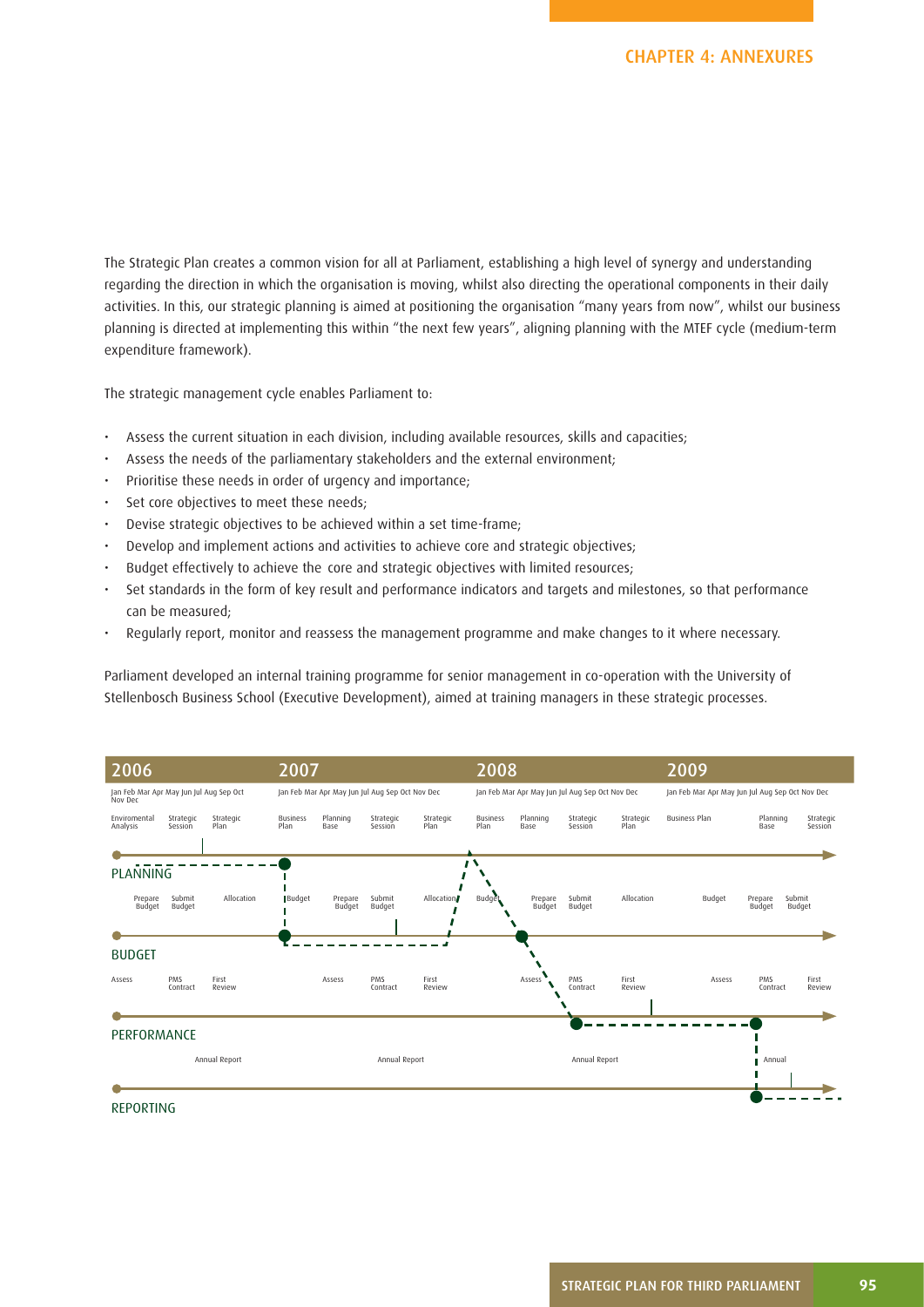## **4.3 HOW THE STRATEGIC FRAMEWORK WORKS**

The Strategic Framework of Parliament embodies the strategic intent of the institution, whilst also providing executive information to drive the strategic management processes of planning, budgeting, performance management and reporting.

The framework comprises three main streams: Mission, Vision and Values.

The Mission deals with the purpose and business of Parliament. It is further unpacked in the Core Objectives (core

businesses), which in turn are divided into Services, provided by the various divisions of Parliament.

The Vision deals with the future dream and ambition of Parliament. It acknowledges the Key Issues, and indicates the Strategic Objectives that will be implemented to achieve the vision. Each Strategic Objective is subdivided into several Projects.

The Values are the set of beliefs that guides the management of Parliament. The Values are the foundation upon which all Policies are based. Our Policies guide the daily implementation of services and projects.

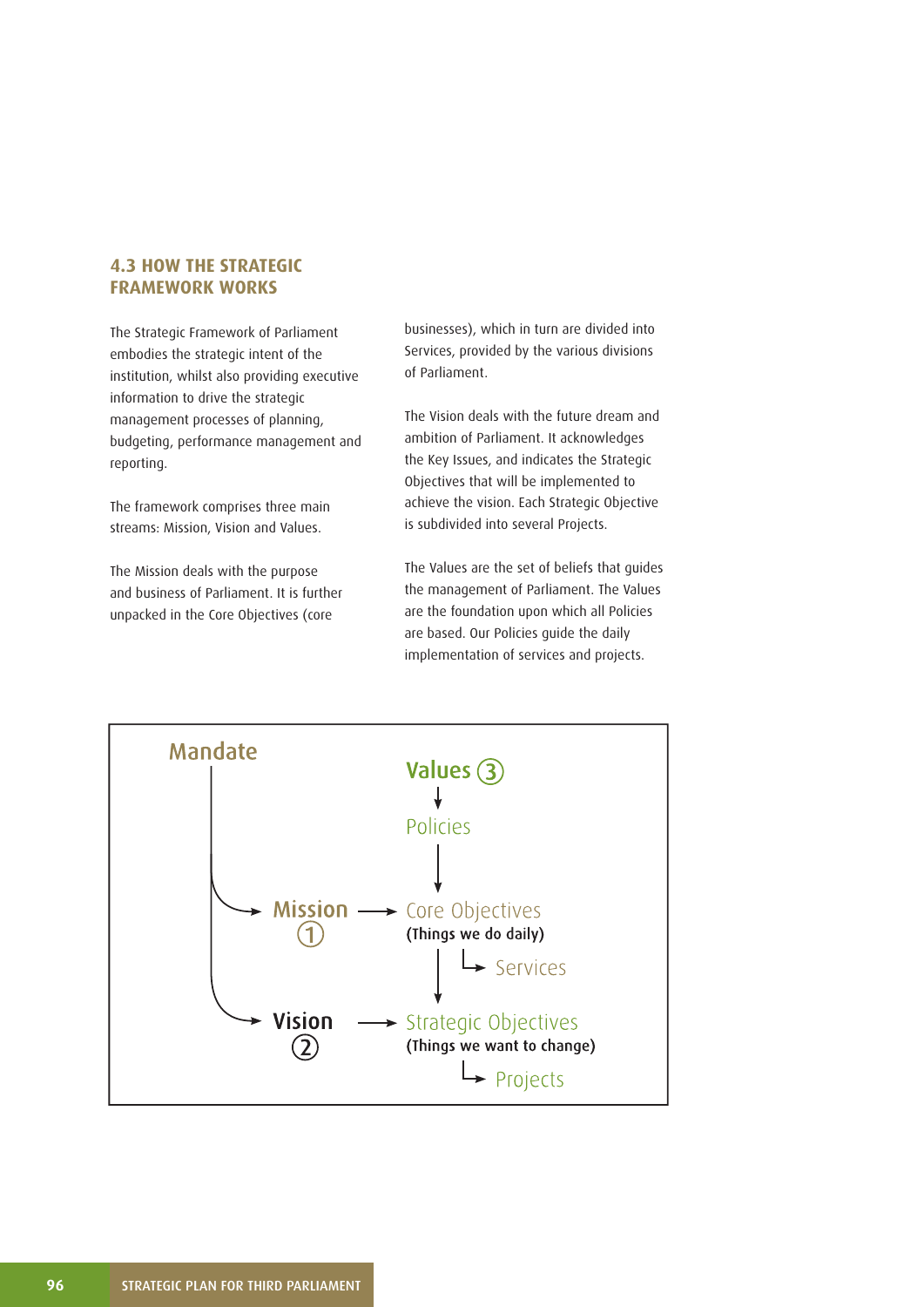## **4.4 TERMS AND DEFINITIONS**

"environmental analysis" – an analysis of all external and internal aspects which are likely to influence Parliament

#### "vision"

– the future dream and ambition of Parliament, being within sight but out of reach

#### "mission"

– the purpose of Parliament, its reason for existence as outlined in the mandate

#### "values"

– the set of beliefs that guides the management of Parliament

#### "core objectives"

- the set of objectives identified for the ongoing business of Parliament as derived from the mission

"key result indicator" (KRI) – the set of indicators measuring the successful implementation of core objectives

#### "services"

– the deliverables provided in order to meet the core objectives

#### "key issue"

– aspects to attend to if services are to be provided at an acceptable level

#### "strategic objectives"

– the set of objectives aimed at changing any aspect or area of Parliament

#### "service standards"

- the specified levels at which services are rendered

"service delivery improvement programme" (SDIP)

– the programme aimed at improving the services to be rendered and their levels

"structure" – the organogram of Parliament

"policies"

– a description of how to manage and deliver services

#### "strategic plan"

– the plan for Parliament describing the strategic intent

#### "main tasks"

– the cluster of activities derived from the core objectives and services at division level

#### "key objectives"

– the set of objectives at divisional level, as derived from the identified strategic objectives, specifically within the division for effecting changes

#### "output/target"

– the deliverable at divisional level for the accomplishment of main tasks and key objectives

#### "activities"

– the work to be performed at divisional level for the accomplishment of main tasks and key objectives in order to reach the identified targets

"key performance indicator" (KPI) – the set of indicators measuring the successful implementation of main tasks and key objectives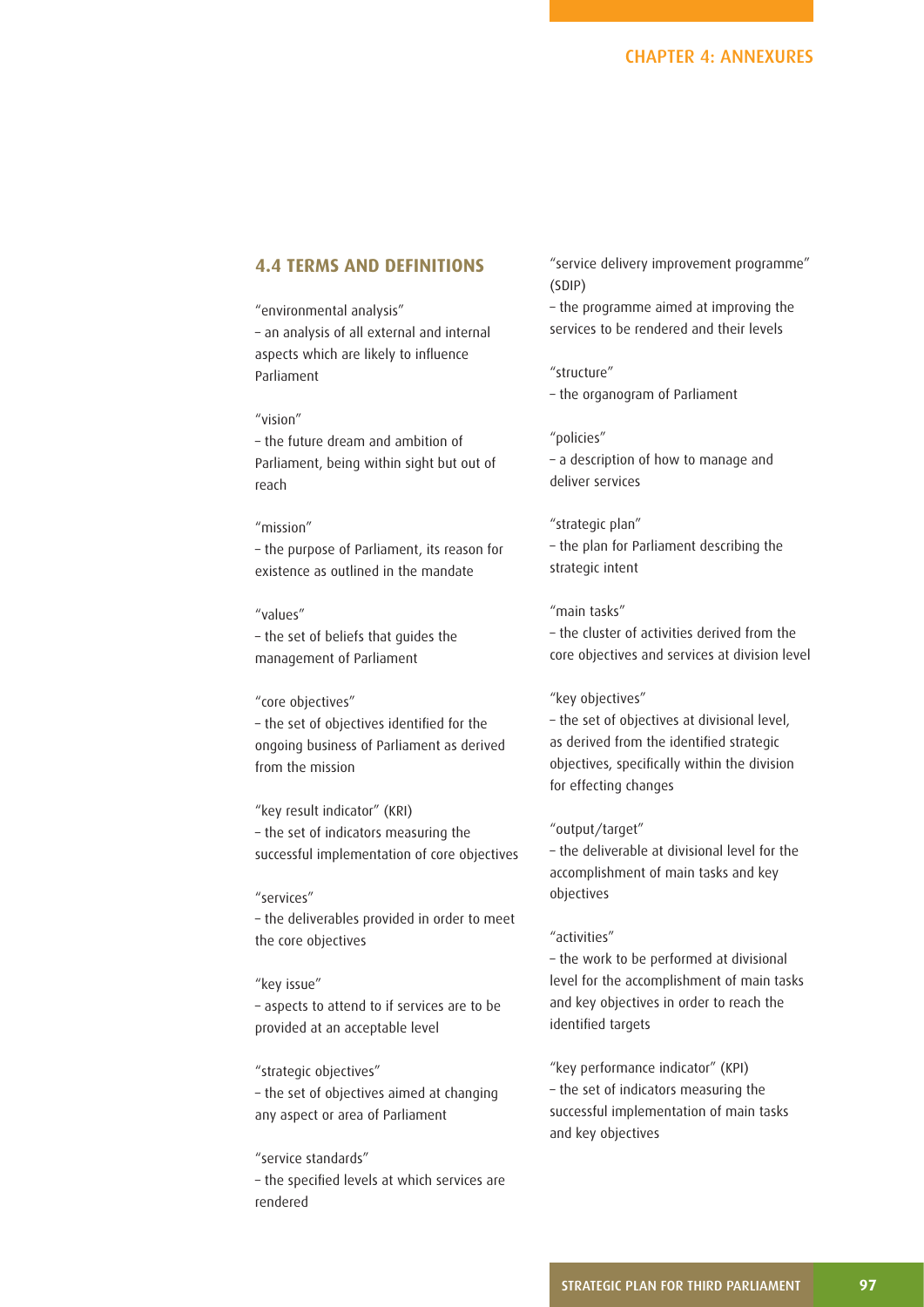"responsibility"

– the component responsible for reaching a set target

"time-frames" – the time duration set for reaching a target

"actions"

– the work to be performed at sectional level for the accomplishment of main tasks and key objectives in order to reach the identified targets

"output/milestone" – the deliverable at sectional level for the accomplishment of actions

"business plan" – the plan of implementation for the fulfilment of Parliament's strategic plan

"division business plan" – the plan of implementation for the said division

"section business plan" – the plan of implementation for the said section

"office business plan" – the plan of implementation for the said office

"planning cycle" – the planning process, indicating outputs at specific events

"component" - a division, section, unit or office

- $''$ ISD"
- Institution Supporting Democracy

"APRM" – African Peer Review Mechanism

"EU-LSP" – European Union Legislative Support Programme

"ENE"

– Estimates of National Expenditure

"MSP" – Master Systems Plan